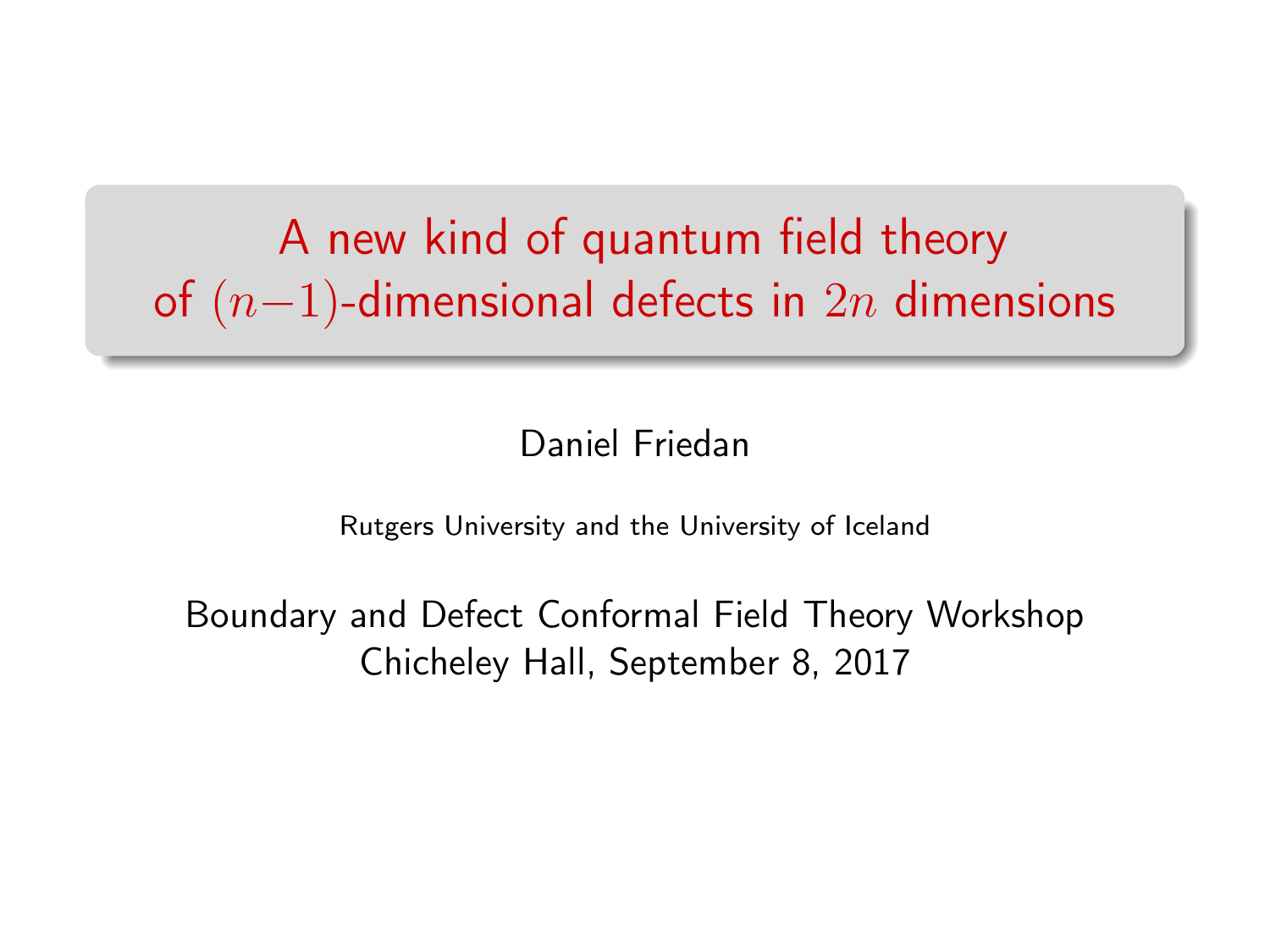#### Abstract

I describe a project to develop a new kind of constructible conformal field theory in  $2n$  dimensions. For each ordinary 2d cft, there is to be a corresponding new cft of  $(n-1)$ -dimensional defects in any  $2n$ -dimensional conformal space-time manifold  $M$ .

The quantum fields live on "quasi Riemann surfaces", which are certain complete metric spaces of integral  $(n-1)$ -currents in M. These metric spaces have analytic structure analogous to ordinary Riemann surfaces. The new cfts are to be constructed on the quasi Riemann surfaces by analogy with the construction of ordinary 2d cfts on ordinary Riemann surfaces.

The global symmetry group of the ordinary 2d cft will become the gauge group of a local gauge symmetry in the new cft.

I envision a wide expanse of new quantum field theory to explore.

See <http://www.physics.rutgers.edu/~friedan/#res> for the slides of the talk and other material.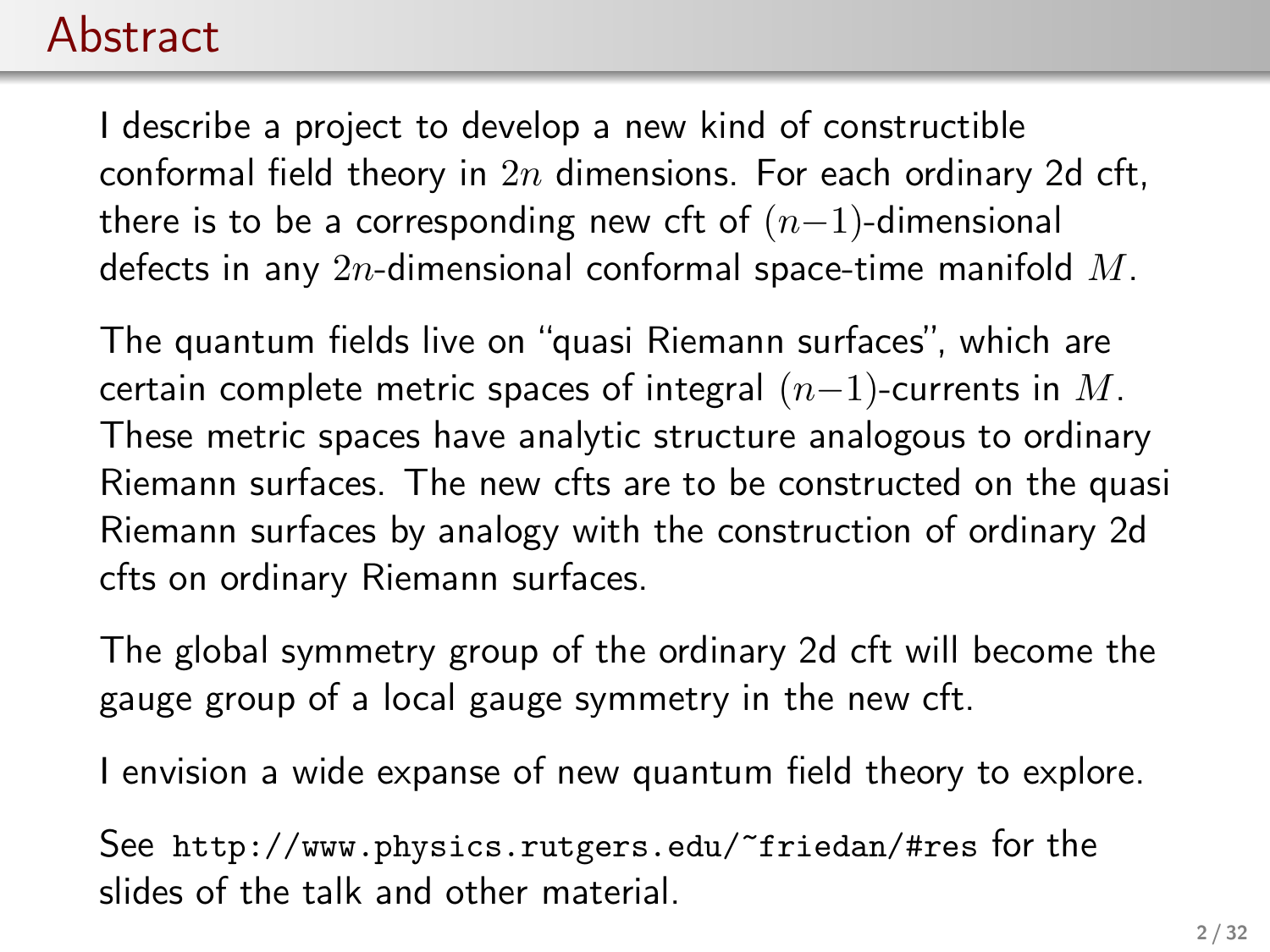QFT is a still young subject.

The current ideas of what is a QFT might not be the last word.

I'm proposing a new territory of QFT.

I'm recruiting explorers.

This is best done among the naive and foolish so please pretend.

Put aside the sophisticated technologies and problems of QFT that you know.

Keep only the elementary 2d CFT of the 1970's.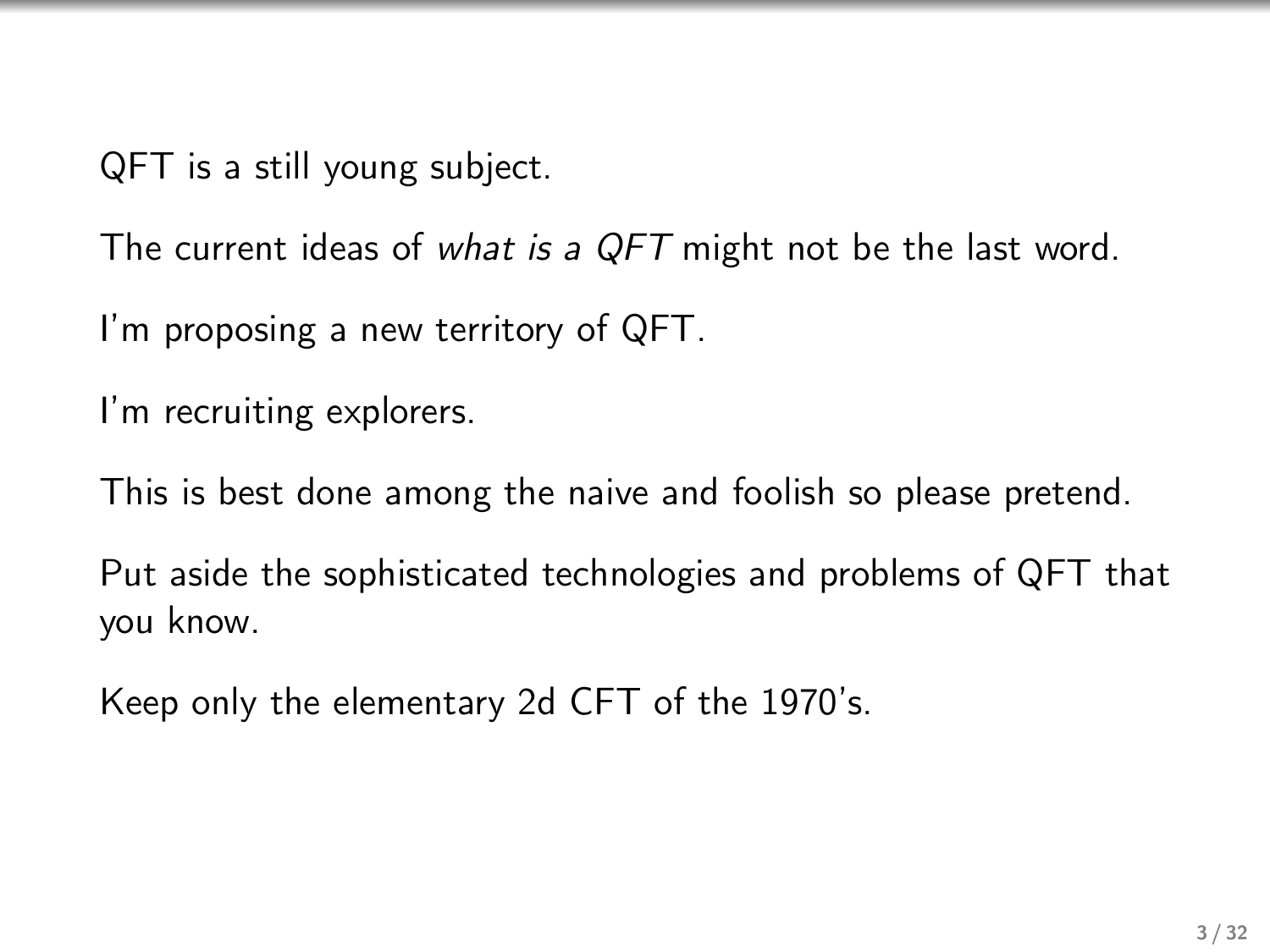#### The space-time manifold  $M$

The euclidean space-time  $M$  is

- an oriented manifold of dimension  $2n$
- compact and without boundary (for simplicity)
- with a conformal structure

The basic examples are  $M = S^{2n} = \mathbb{R}^{2n} \cup \{\infty\}.$ 

When  $n = 1$ , M is a Riemann surface.

The Hodge  $*$ -operator acting on  $n$ -forms is conformally invariant

$$
(\ast \omega)_{\nu_1 \cdots \nu_n}(x) = \omega_{\mu_1 \cdots \mu_n}(x) \frac{1}{n!} \epsilon^{\mu_1 \cdots \mu_n}{}_{\nu_1 \cdots \nu_n}(x) \qquad \ast^2 = (-1)^n
$$

Nothing else of the conformal structure will be used.

(Better "space with Hodge-\* in the middle dimension" instead of "manifold with conformal structure".)

Limitation:  $3 \neq 2n$ . For physics, maybe only  $2n = 4$ ,  $n = 2$ .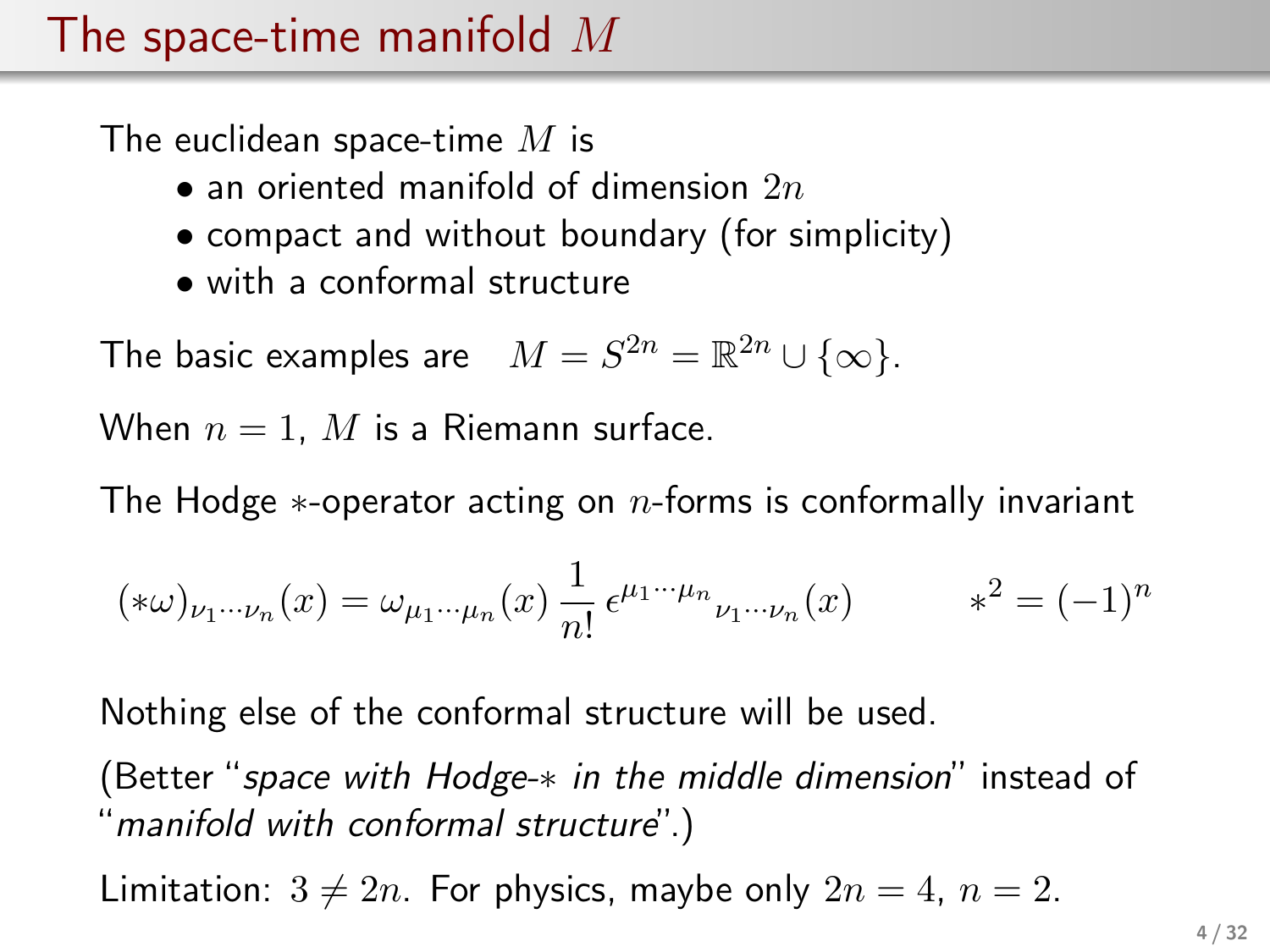#### Recall the 2d gaussian model (the free 1-form in 2d)

 $i$  is a 1-form on a Riemann surface with equations of motion

$$
dj = 0 \qquad d(*j) = 0
$$

Its integrals are 0-forms  $\phi$ ,  $\phi^*$  defined up to global symmetries

$$
d\phi = j \qquad d\phi^* = *j
$$

$$
\phi(x) \to \phi(x) + a \qquad \phi^*(x) \to \phi^*(x) + a^*
$$

The vertex operators describe 0-dimensional (point) defects

$$
V_{p,p^*}(x) = e^{ip\phi(x) + ip^*\phi^*(x)} \t V_{p,p^*}(x) \to V_{p,p^*}(x) e^{ipa + ip^*a^*}
$$

 $U(1) \times U(1)$  conditions (neeed for IR sanity in 2d)  $\phi(x) \in S_R^1 = \mathbb{R}/2\pi R \mathbb{Z}$   $\phi^*(x) \in S_{R^*}^1 = \mathbb{R}/2\pi R^* \mathbb{Z}$   $RR^* = 1$ symmetry group:  $a, a^* \in U(1) \times U(1)$  charges:  $p, p^* \in \frac{1}{\sqrt{p}}$  $\frac{1}{R}\mathbb{Z} \times \frac{1}{R}$ R<sup>∗</sup> Z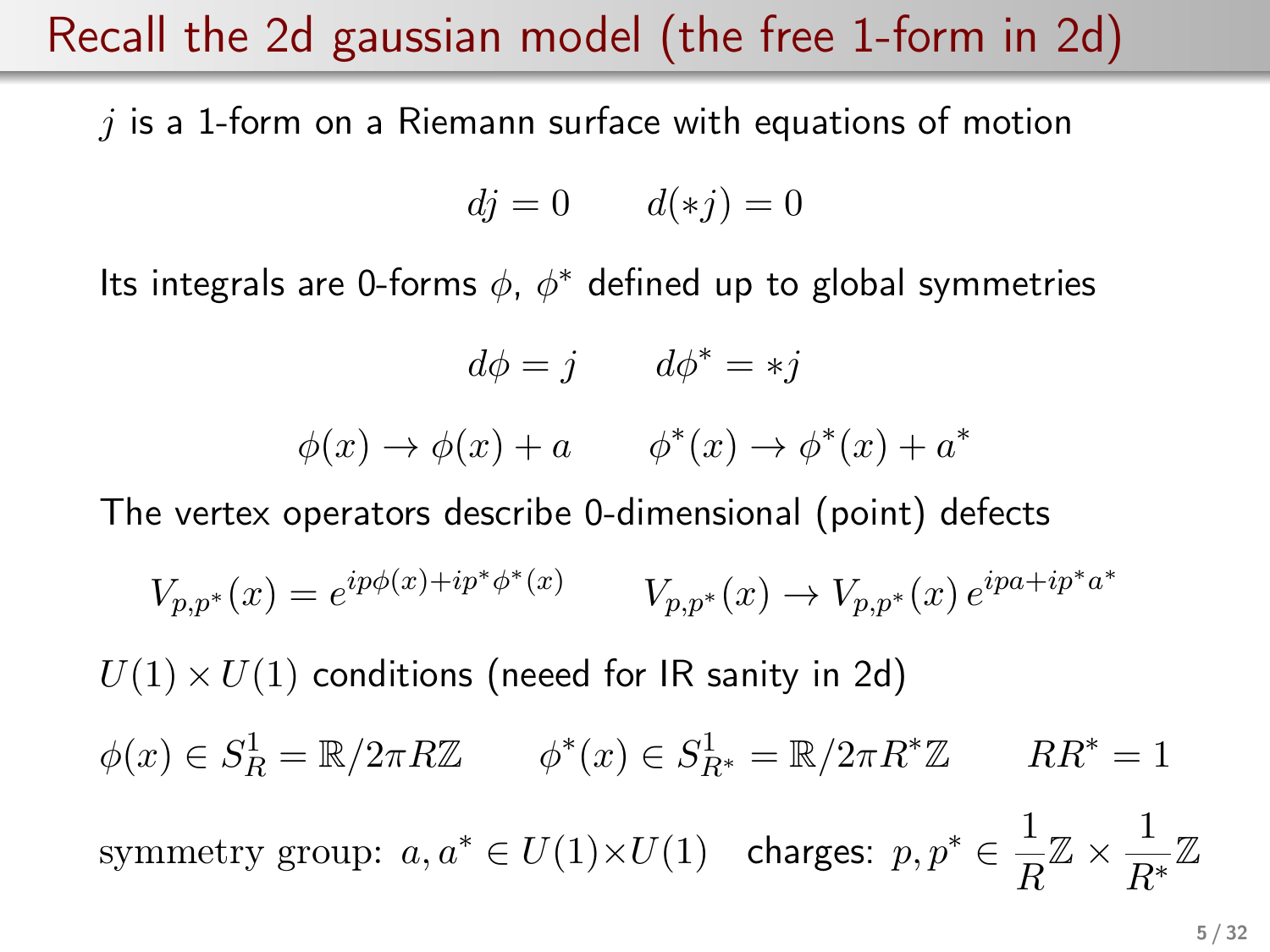Express quantization of the free field theory by the Schwinger-Dyson equation on the 2-pt functions  $\langle \phi(x) j(x') \rangle$ ,  $\langle \phi^*(x) j(x') \rangle$ ,  $\langle \phi(x) * j(x') \rangle$ ,  $\langle \phi^*(x) * j(x') \rangle$ 

Using complex coordinate  $z$  and the chiral field basis

$$
j_{\pm} = \frac{1}{2}(j \pm i^{-1} * j), \qquad \phi_{\pm} = \frac{1}{2}(\phi \pm i^{-1} \phi^*)
$$

the S-D equation is exactly the Cauchy-Riemann equation

$$
\frac{\partial}{\partial \bar{z}} \frac{1}{z - z'} = \pi \delta^2 (z - z')
$$

which is the foundation for complex analysis on Riemann surfaces.

The 2d Gaussian model might have led to complex analysis on Riemann surfaces had mathematicians not already provided it.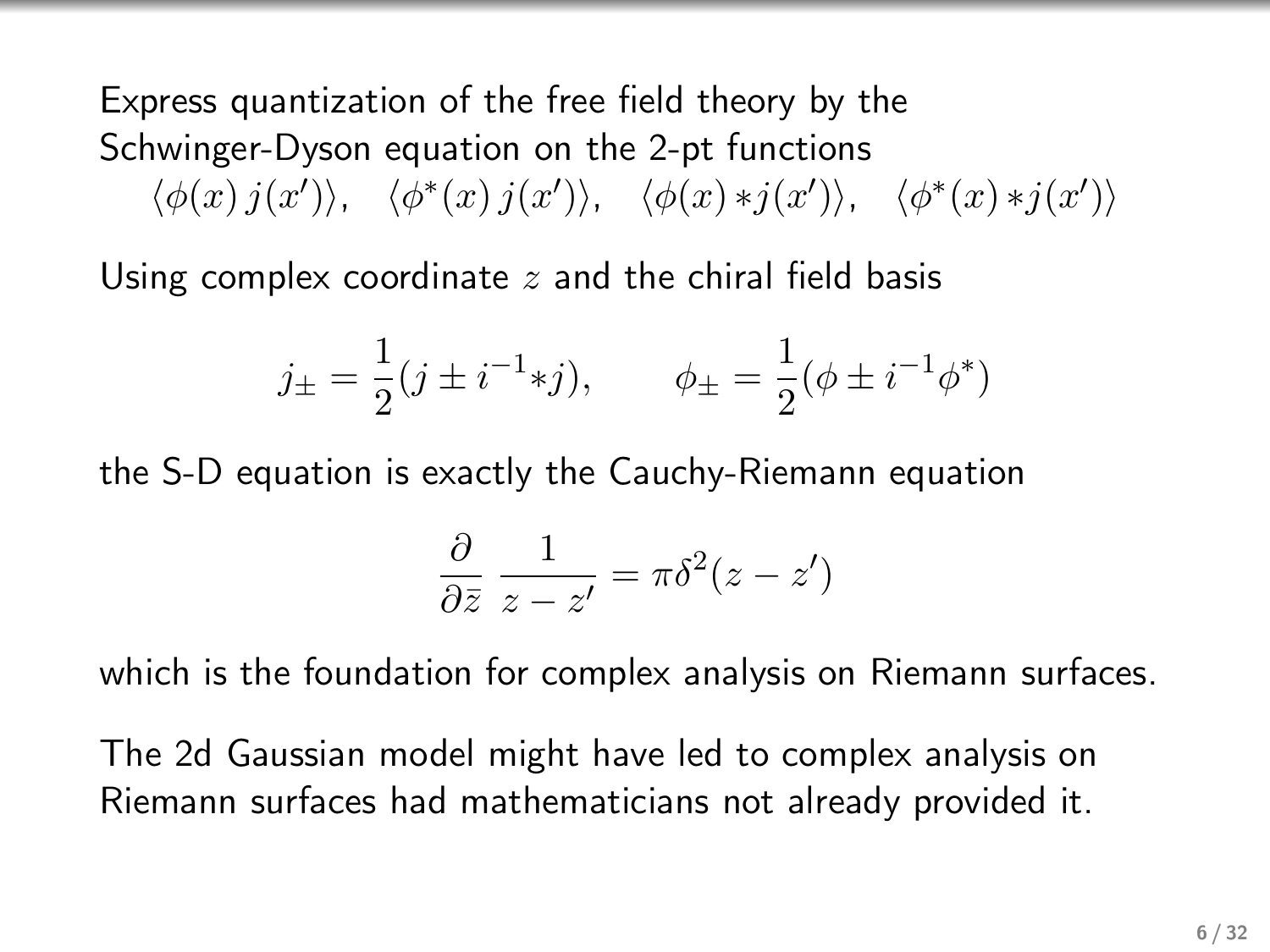The 2d Gaussian model was one of the ur-cfts. It is only a slight exaggeration to say that all of 2d cft (and non-conformal 2d qft) emerged from the 2d Gaussian model:

- the Virasoro algebra
- 2d nonabelian current algebra (at  $R = R^* = 1$ )
- torus models (several free 1-forms)
- **o** orbifolds of the above models
- **•** perturbation theory (sigma models, general nonlinear models)
- conformal perturbation theory
- $\bullet$   $\cdot$   $\cdot$   $\cdot$
- **•** axiomatic formulations

The 2d Gaussian model can serve as a starting point from which to explore the whole galaxy of 2d quantum field theory.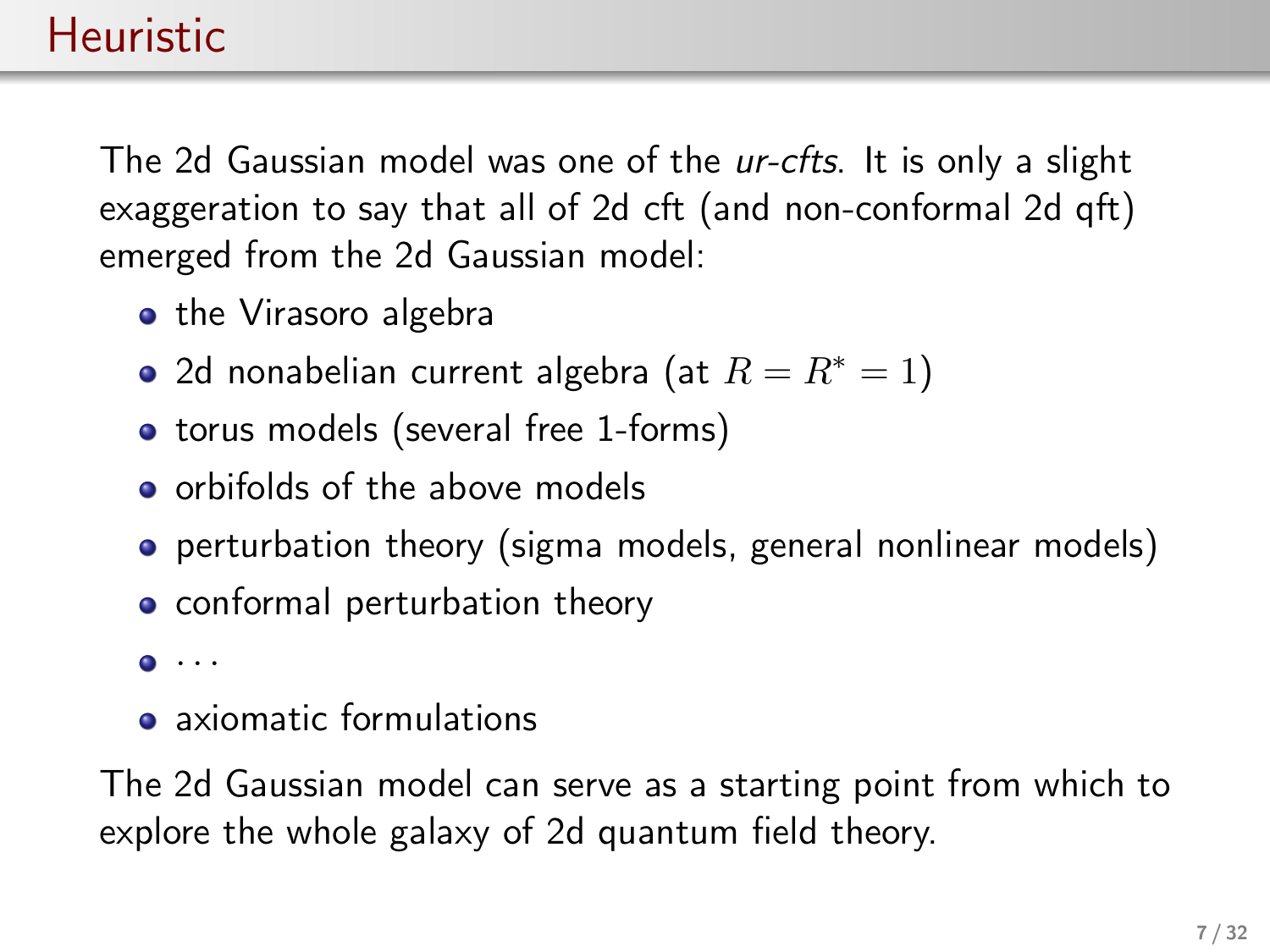#### Recall the free *n*-form in 2*n* dimensions

 $F(x)$  is an *n*-form on M with equations of motion

$$
dF = 0 \qquad d(\ast F) = 0
$$

Its integrals are  $(n-1)$ -forms A,  $A^*$  defined up to local gauge symmetries given by  $(n-2)$ -forms  $f, f^*$ 

$$
dA = F \qquad dA^* = *F
$$

$$
A \to A + df \qquad A^* \to A^* + df^*
$$

 $(n-1)$ -dimensional defects are described by fields that live on  $(n-1)$ -dimensional objects  $\xi$  with boundary  $\partial \xi$ 

$$
V_{p,p^*}(\xi) = e^{ip \int_{\xi} A + ip^* \int_{\xi} A^*} \qquad V_{p,p^*}(\xi) \to V_{p,p^*}(\xi) e^{ip \int_{\partial \xi} f + ip^* \int_{\partial \xi} f^*}
$$

$$
\int_{\xi} A \in S_R^1 = \mathbb{R}/2\pi R \mathbb{Z} \qquad \int_{\xi} A^* \in S_{R^*}^1 = \mathbb{R}/2\pi R^* \mathbb{Z} \qquad RR^* = 1
$$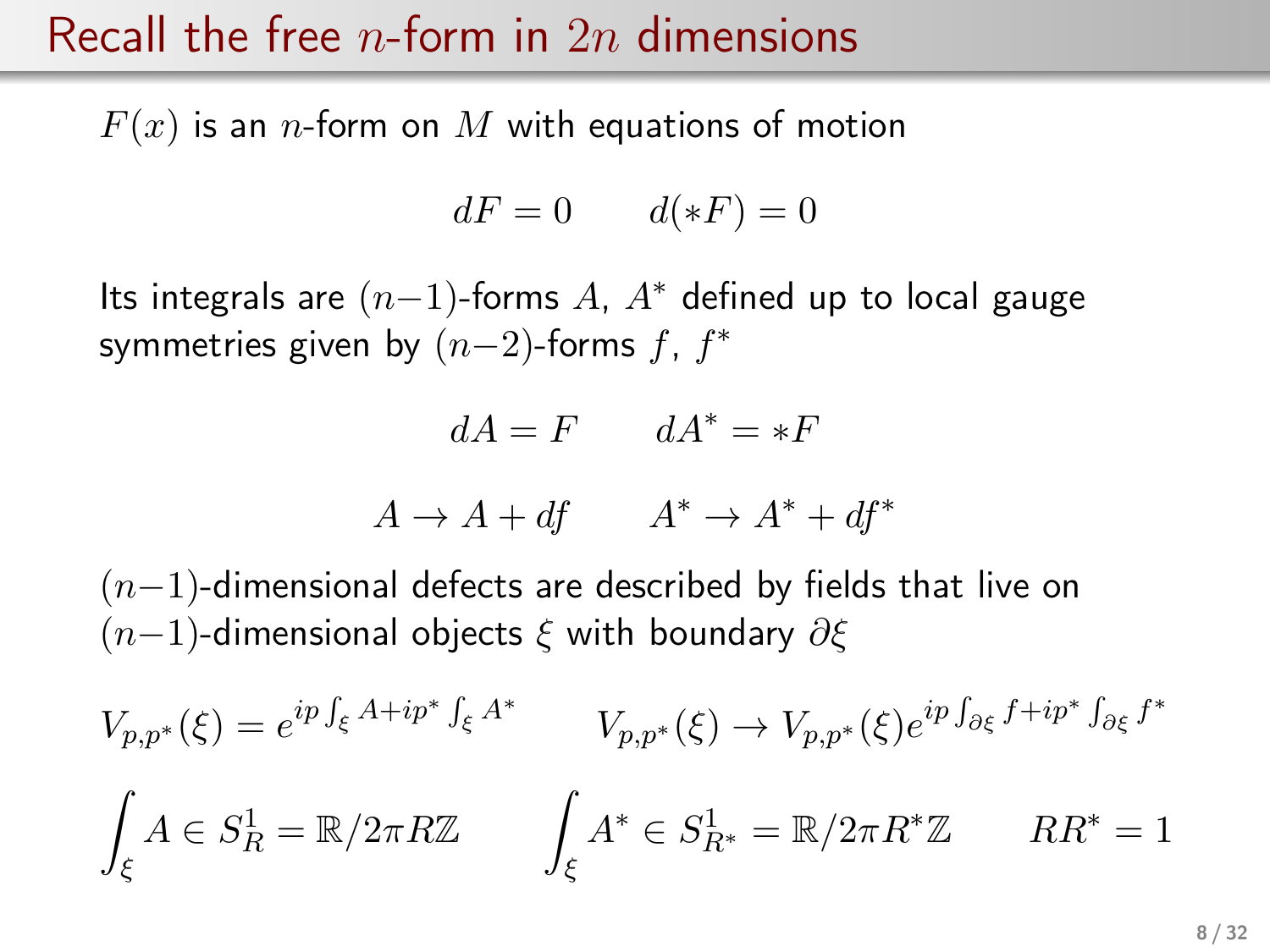## Singular currents in M

A  $k$ -current (in the math sense) is a distribution on  $k$ -forms

$$
\omega \mapsto \int_{\xi} \omega = \int_M \omega_{\mu_1 \cdots \mu_k}(x) \, \xi^{\mu_1 \cdots \mu_k}(x) \, d^{2n}x
$$

The oriented  $k$ -simplex  $\Delta^k$  is the basic  $k$ -dimensional object:

 $\Delta^{0}$  = a point,  $\Delta^{1}$  = a line interval,  $\Delta^{2}$  = a triangle, ...

An oriented k-simplex  $\sigma$  in M gives a k-current  $[\sigma]$ 

$$
\sigma\colon \Delta^k\to M\qquad \int_{[\sigma]}\omega=\int_{\Delta^k}\sigma^*\omega
$$

 $[\sigma]$  is the characteristic  $\delta$ -function localized on  $\sigma(\Delta^k)\subset M.$ 

The *singular k*-currents are the integer linear combinations

$$
\mathcal{D}_k^{sing}(M) = \left\{ \sum_i m_i[\sigma_i], m_i \in \mathbb{Z} \right\}
$$

They include the k-submanifolds of M. The singular k-current is the physical object in  $M$ , the linear functional on  $k$ -forms, independent of how it is made out of  $k$ -simplices as  $\sum_i m_i [\sigma_i].$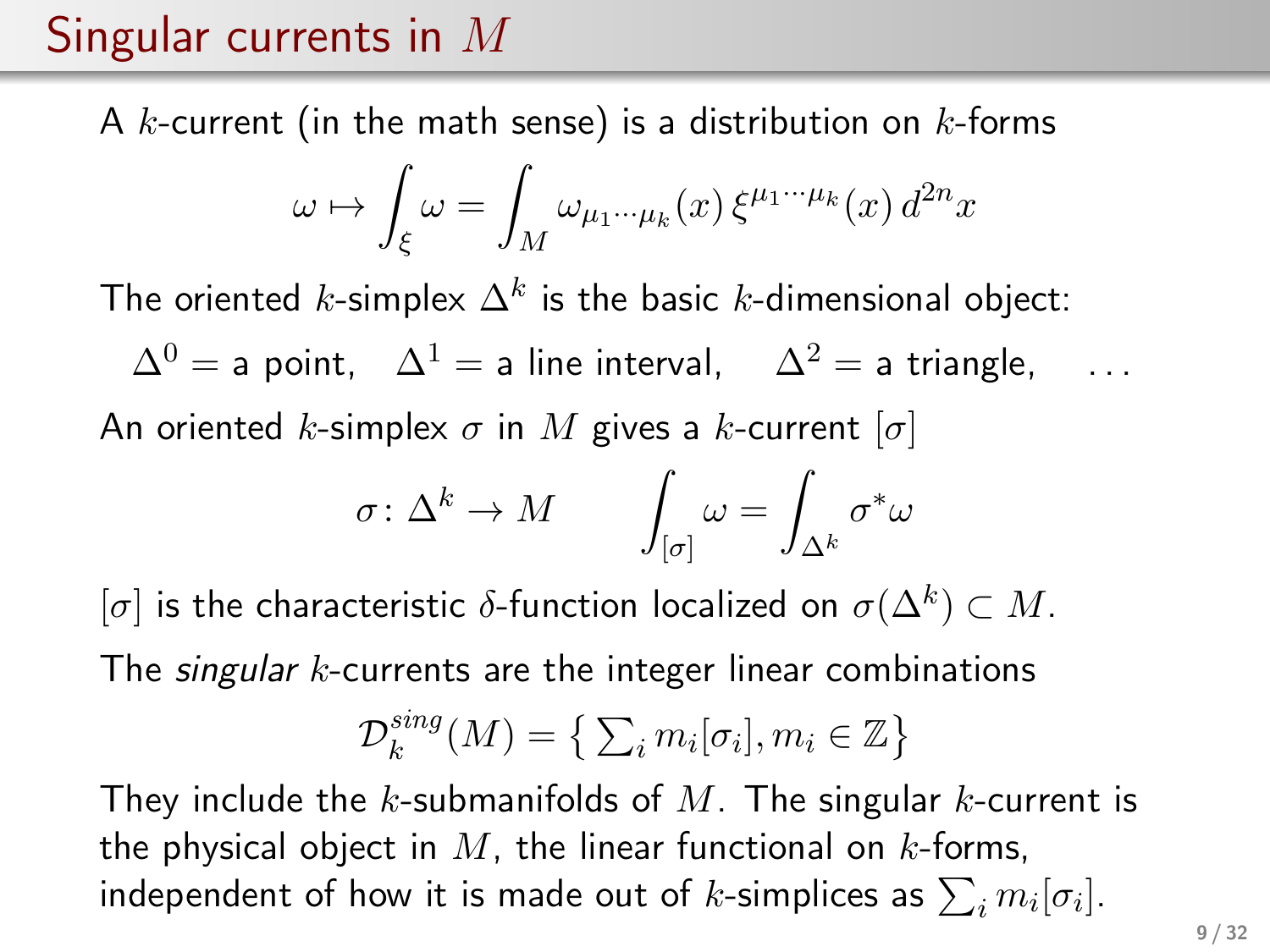# The flat metric on  $\mathcal{D}_{k}^{int}(M)$

Geometric Measure Theory introduces on  $\mathcal{D}_k^{sing}$  $_{k}^{sing}(M)$  the flat norm  $\|\xi\|_{\text{flat}}$  which measures the physical ease of deforming  $\xi \to 0$ .

$$
\|\xi\|_{\text{flat}} = \inf_{\xi_{k+1} \in \mathcal{D}_{k+1}^{\text{sing}}(M)} \left[ (k+1) \text{-volume}(\xi_{k+1}) + k \text{-volume}(\xi - \partial \xi_{k+1}) \right]
$$



 $\mathcal{D}_k^{sing}$  $\mathcal{E}_k^{sing}(M)$  is a metric space with the *flat metric* 

$$
dist(\xi_1, \xi_2)_{flat} = ||\xi_1 - \xi_2||_{flat}
$$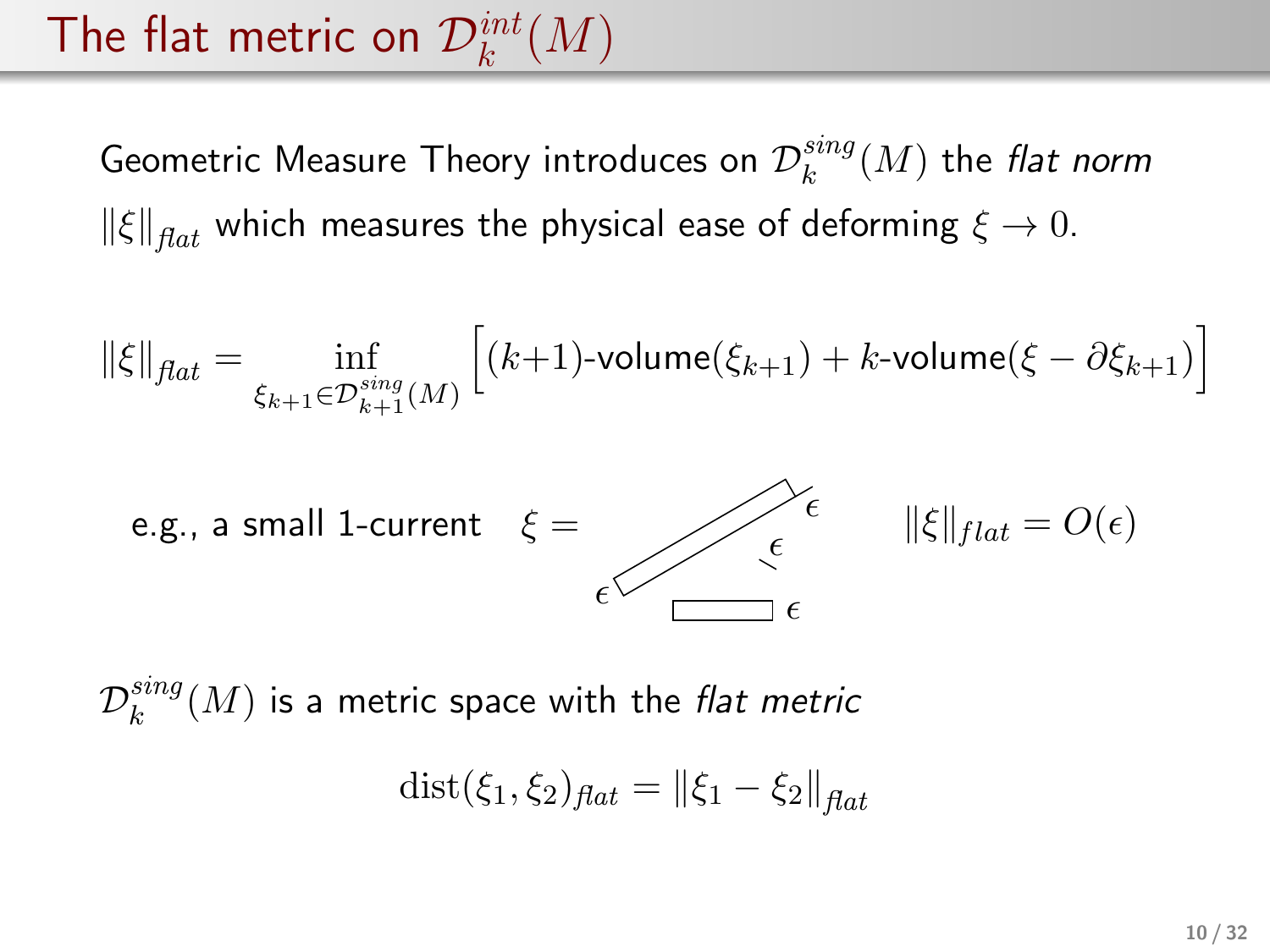### Integral currents

The metric completion  $\mathcal{D}_{k}^{int}(M)$  is the space of *integral k-*currents

$$
\mathcal{D}_k^{sing}(M) \subset \mathcal{D}_k^{int}(M) \subset \mathcal{D}_k^{distr}(M)
$$

The additional currents, the limits of Cauchy sequences, are fractal.

 $\mathcal{D}_k^{int}(M)$  is a metric abelian group — an abelian group that is a complete metric space, the group operations respecting the metric.

The boundary of an integral current is an integral current

$$
\mathcal{D}_k^{int}(M) \xrightarrow{\partial} \mathcal{D}_{k-1}^{int}(M)
$$

where the boundary operator on currents is the dual of  $d$ 

$$
\int_{\partial \xi} \omega = \int_{\xi} d\omega \qquad (\partial \xi)^{\mu_2 \cdots \mu_k}(x) = -\partial_{\mu_1} \xi^{\mu_1 \mu_2 \cdots \mu_k}(x) \qquad \partial^2 = 0
$$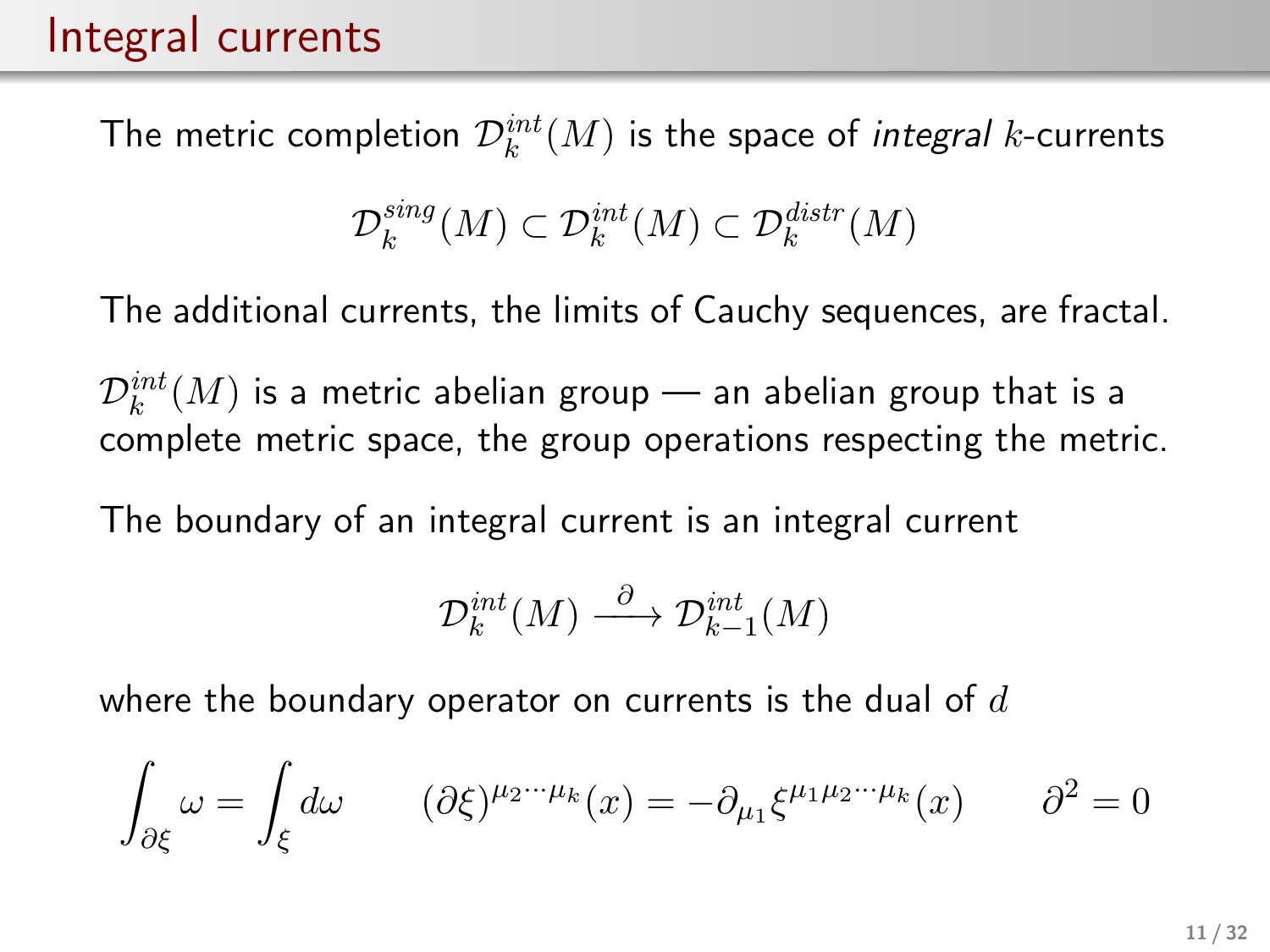#### What are the  $(n-1)$ -dimensional objects  $\xi$  ?

We take  $\mathcal{D}^{int}_{n-1}(M)$  as the space of  $(n{-}1)$ -dimensional objects  $\xi.$ 

Recall that  $A$ ,  $A^*$  are  $(n-1)$ -forms and

$$
V_{p,p^*}(\xi) = e^{ip \int_{\xi} A + ip^* \int_{\xi} A^*} \int_{\xi} A \in \mathbb{R}/2\pi R \mathbb{Z} \int_{\xi} A^* \in \mathbb{R}/2\pi R^* \mathbb{Z}
$$

The rationale is

- 1.  $\xi$  is manifestly an  $(n-1)$ -current a distribution on forms.
- 2. The  $(n-1)$ -simplices  $[\sigma]$  are basic objects.
- 3. The  $U(1)$  conditions are closed under integer linear combinations. So  $\mathcal{D}_{n-1}^{sing}$  $\frac{sing}{n-1}(M)$  is the minimal space of objects.
- 4. Take the metric completion  $\mathcal{D}_{n-1}^{int}(M)$  to do calculus.

Note that  $\mathcal{D}_{n-1}^{int}(M)$  is the space of extended objects for the free  $n$ -form, not necessarily for any other theory.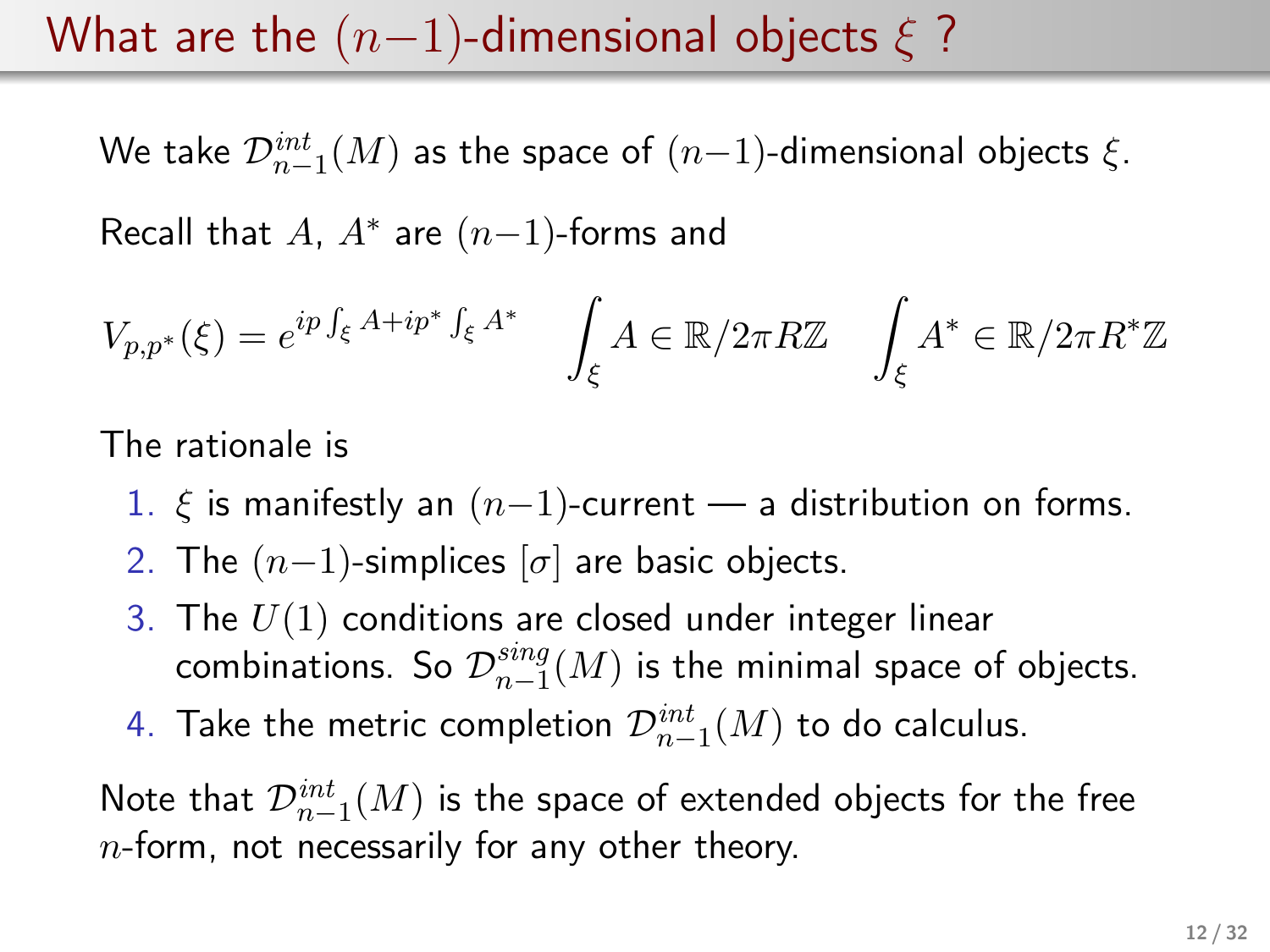### The free  $n$ -form as 2d gaussian model

Define scalar fields on  $\mathcal{D}_{n-1}^{int}(M)$ 

$$
\phi(\xi) = \int_{\xi} A \qquad \phi^*(\xi) = \int_{\xi} A^* \quad \text{so} \quad V_{p,p^*}(\xi) = e^{ip\phi(\xi) + ip^*\phi^*(\xi)}
$$

Under a gauge transformation  $A \rightarrow A + df$ ,  $A^* \rightarrow A^* + df^*$ 

$$
\phi(\xi) \to \phi(\xi) + a(\partial \xi) \qquad \phi^*(\xi) \to \phi^*(\xi) + a^*(\partial \xi)
$$

$$
a(\partial \xi) = \int_{\xi} df = \int_{\partial \xi} f \qquad a^*(\partial \xi) = \int_{\xi} df^* = \int_{\partial \xi} f^*
$$

$$
V_{p, p^*}(\xi) \longrightarrow V_{p, p^*}(\xi) e^{ipa(\partial \xi) + ip^*a^*(\partial \xi)}
$$

Fix an  $(n-2)$ -boundary  $\partial \xi_0$  and consider only  $\xi$  with  $\partial \xi = \partial \xi_0$ 

$$
\mathcal{D}_{n-1}^{int}(M)_{\partial \xi_0} = \{ \xi \in \mathcal{D}_{n-1}^{int}(M) : \ \partial \xi = \partial \xi_0 \}
$$

On  $\mathcal{D}_{n-1}^{int}(M)_{\partial \xi_0}$  the symmetries are just two numbers,  $a(\partial \xi_0)$  and  $a^*(\partial \xi_0)$ , independent of  $\xi$ . The gauge symmetry acts on  $\mathcal{D}^{int}_{n-1}(M)_{\partial \xi_0}$  as a global  $U(1){\times}U(1).$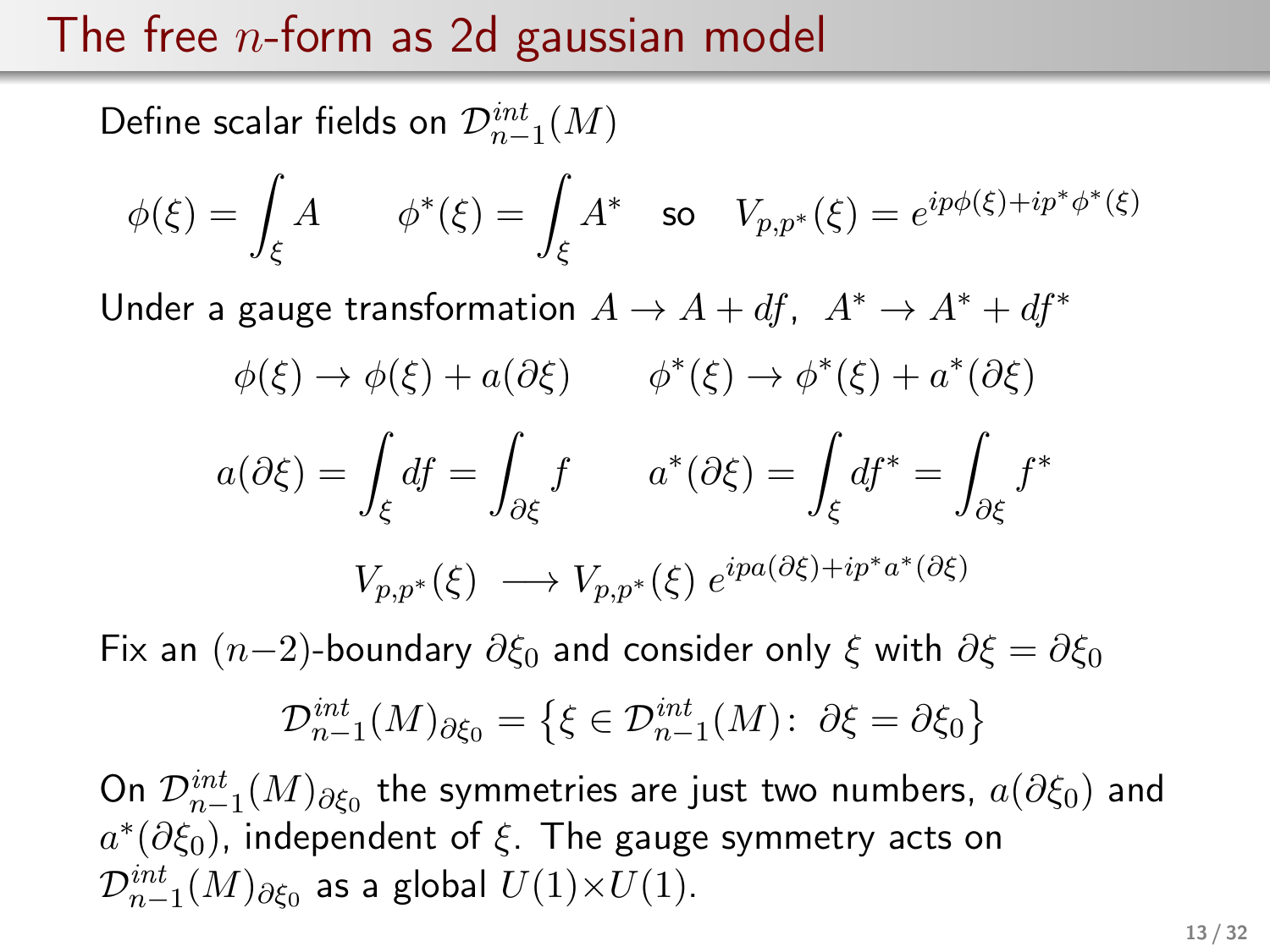## The bundle of quasi Riemann surfaces

Consider as a fiber bundle

 $\mathcal{D}^{int}_{n-1}(M) \stackrel{\partial}{\longrightarrow} \partial \mathcal{D}^{int}_{n-1}(M) \quad \text{with fibers} \quad \mathcal{D}^{int}_{n-1}(M)_{\partial \xi_0} \stackrel{\partial}{\longrightarrow} \{\partial \xi_0\}$ 

All the  $\mathcal{D}_{n-1}^{int}(M)_{m\partial \xi_0},\, m\in \mathbb{Z}$  see the same  $U(1){\times}U(1)$  because  $a(m\partial \xi_0) = ma(\partial \xi_0)$ . So combine them to form the abelian group

$$
\mathcal{D}_{n-1}^{int}(M)_{\mathbb{Z}\partial\xi_0}=\mathop{\oplus}_{m\in\mathbb{Z}} \mathcal{D}_{n-1}^{int}(M)_{m\partial\xi_0}
$$

These are the "quasi Riemann surfaces" (modulo some technical niceties). They form a fiber bundle of quasi Riemann surfaces

$$
\mathcal{Q}(M) \to \mathcal{B}(M) \quad \text{with fibers} \quad \mathcal{D}^{int}_{n-1}(M)_{\mathbb{Z}\partial \xi_0} \stackrel{\partial}{\longrightarrow} \mathbb{Z}\partial \xi_0
$$

For brevity, write  $\mathcal{Q} \stackrel{\partial}{\longrightarrow} \mathbb{Z}$  for any one of the fibers.

There is a 2d cft – the gaussian model – on each  $Q$ . A copy of the global symmetry 2d group  $G = U(1) \times U(1)$  acts on each fiber, comprising a local gauge symmetry over the base space  $\mathcal{B}(M)$ .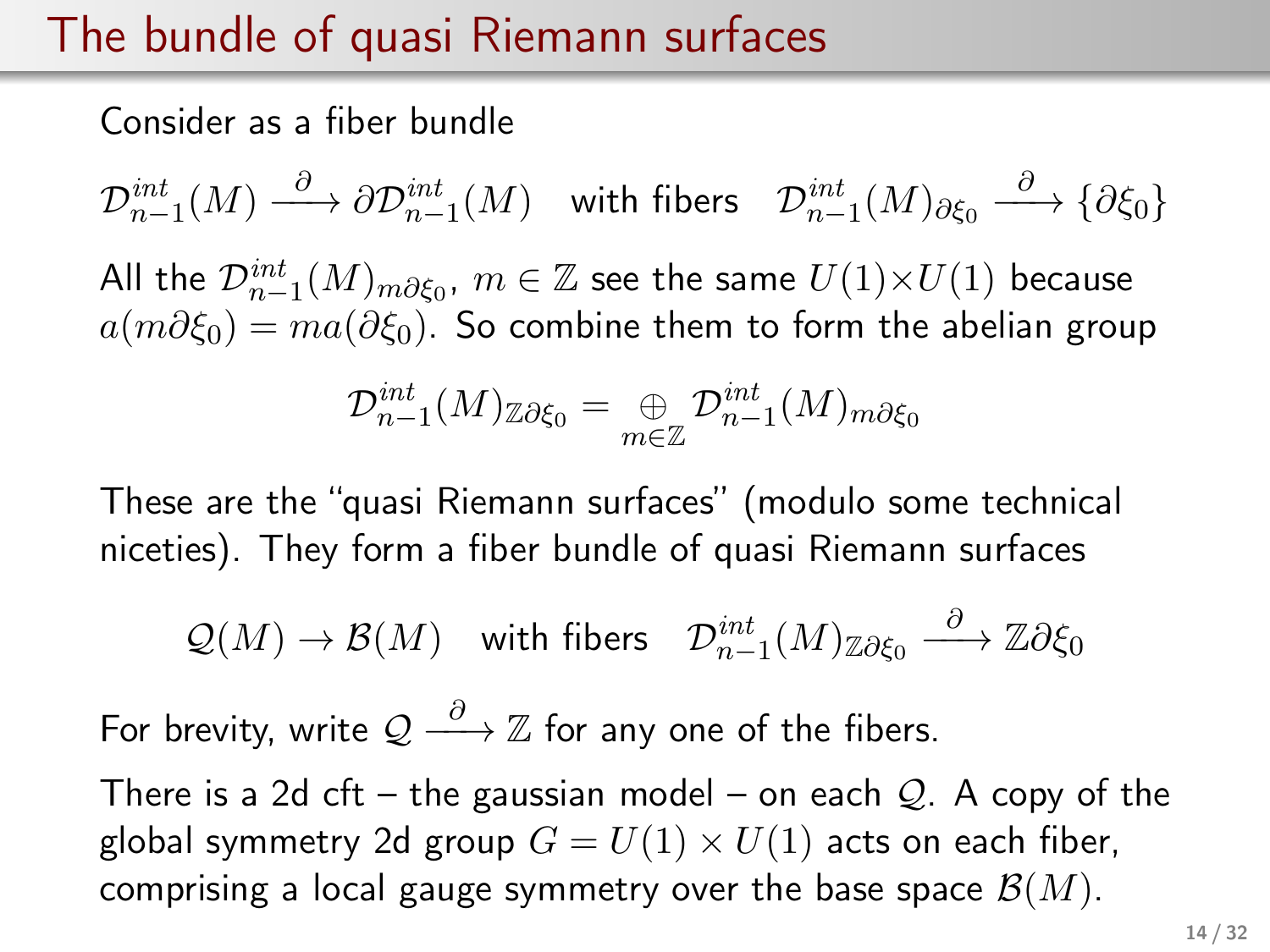The prototype quasi Riemann surface is the metric abelian group of integral 0-currents in a Riemann surface  $\Sigma$  (the case  $n = 1$ )

$$
Q(\Sigma) = \mathcal{D}_0^{int}(\Sigma)
$$
  $Q(\Sigma) \stackrel{\partial}{\longrightarrow} \mathbb{Z}$   $\partial \xi = \int_{\xi} 1$ 

 $\overline{\phantom{a}}$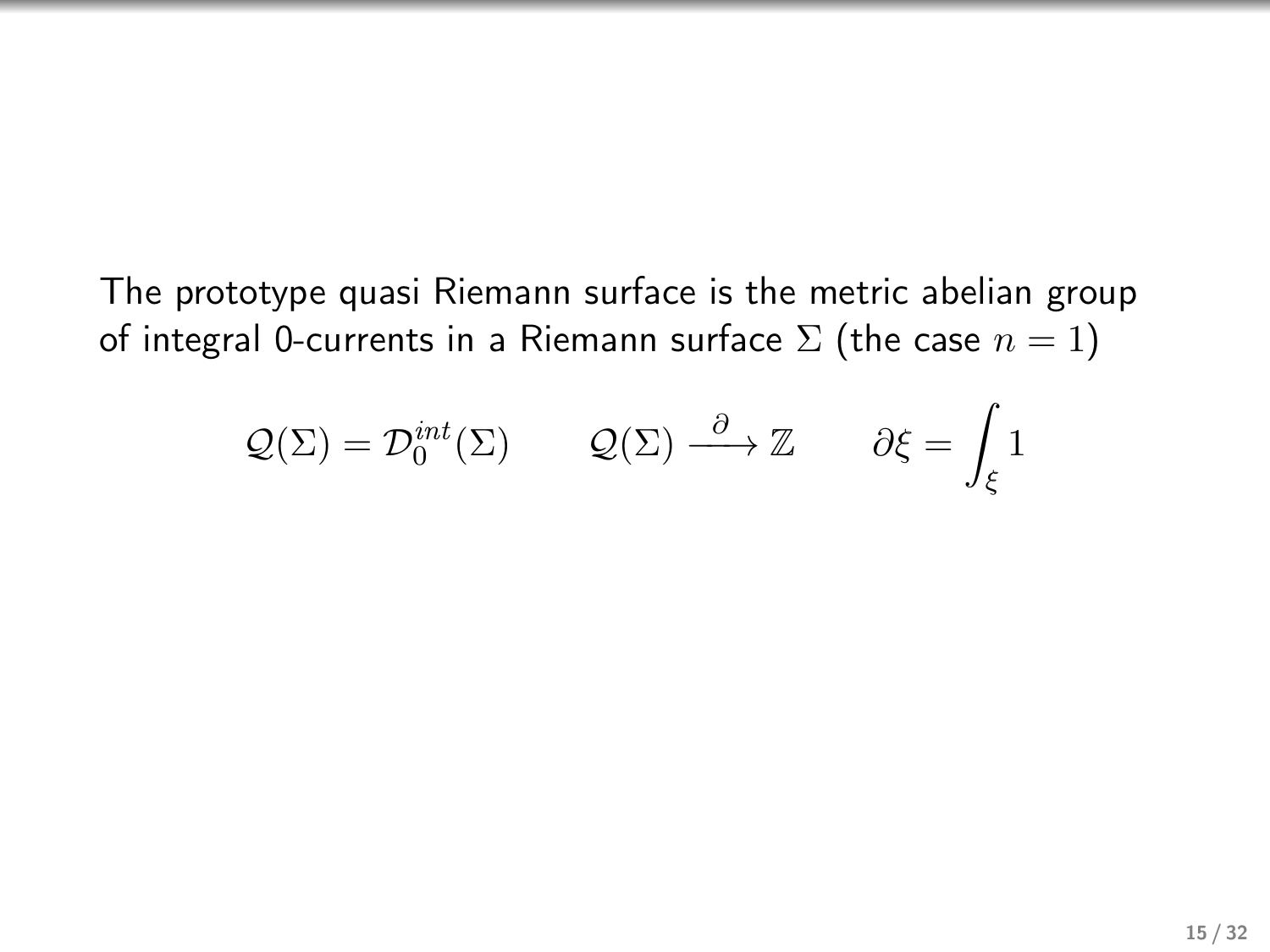GMT provides a construction of integral currents in any complete metric space. So we are given  $\mathcal{D}^{int}_j(\mathcal{Q})$ , the metric abelian group of integral *j*-currents in the metric space  $Q$ .

Define the *j*-forms on  $Q$  by

$$
\Omega_j(\mathcal{Q}) = \text{Hom}(\mathcal{D}_j^{int}(\mathcal{Q}), \mathbb{R}) \qquad \Omega_j(\mathcal{Q}) \stackrel{d}{\to} \Omega_{j+1}(\mathcal{Q}) \quad d\omega(\xi) = \omega(\partial \xi)
$$

A  $i$ -form is determined by its values on the infinitesimal  $j$ -simplices, which generate  $\mathcal{D}^{int}_j(\mathcal{Q}).$  So the tangent bundle can be defined as the set of infinitesimal 1-simplices in  $Q$ 

$$
T\mathcal{Q} = \left\{ \epsilon^{-1}[\sigma_{\epsilon}] : \sigma_{\epsilon} : [0, \epsilon] \to \mathcal{Q} \right\}
$$

This version of tensor analysis, if the metric space happens to be a manifold  $M$ , is equivalent to the usual tensor analysis on manifolds.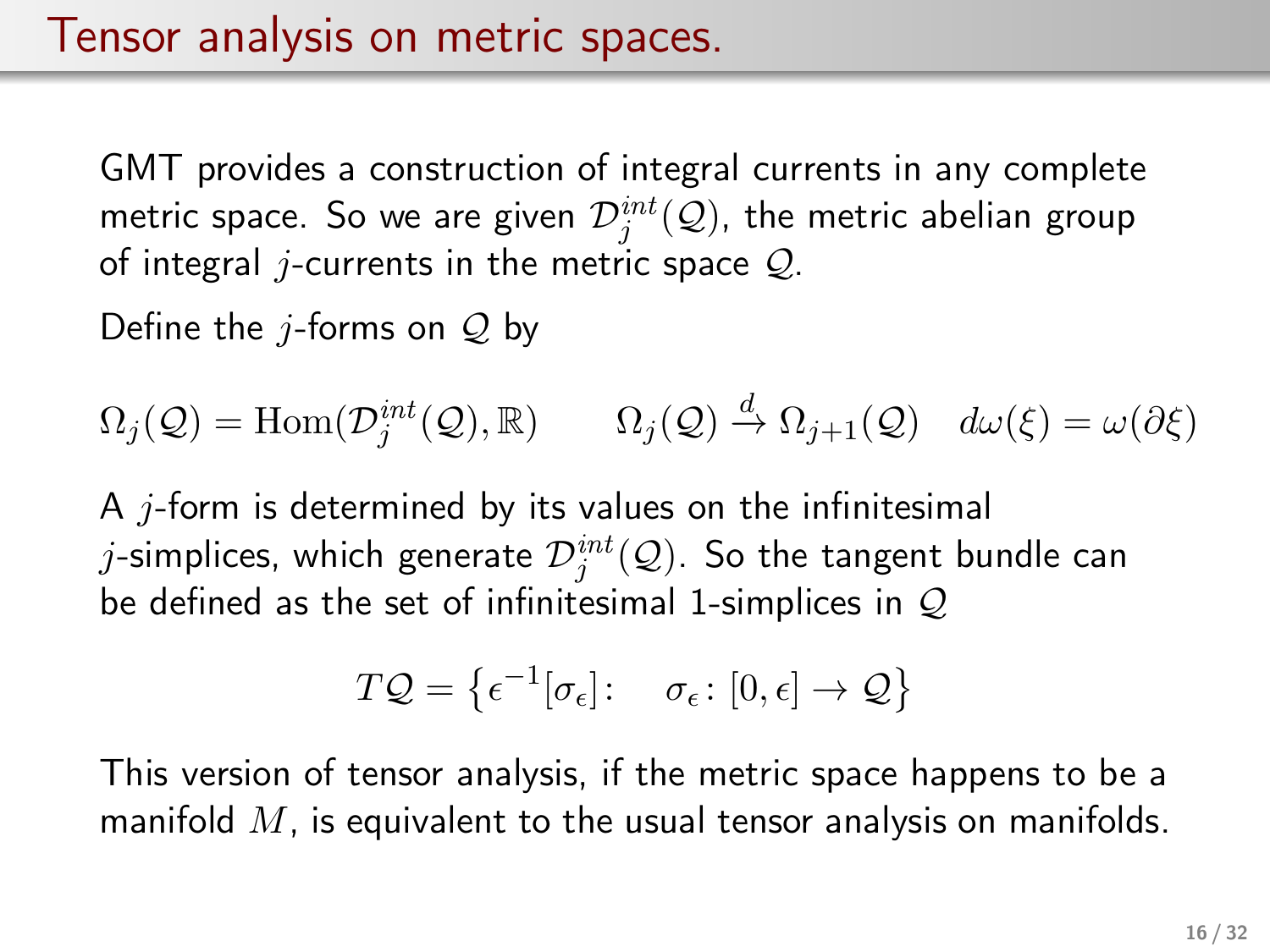The maps  $\Pi_{j,n-1}\colon \mathcal{D}^{int}_j(\mathcal{Q})\rightarrow \mathcal{D}^{int}_{j+n-1}(M)$ 

There are natural maps  $\quad \Pi_{j,k} \colon \mathcal{D}^{int}_j(\mathcal{D}^{int}_k(M)) \to \mathcal{D}^{int}_{j+k}(M)$ which are derived from the equivalence

$$
\Delta^j \to \Big\{ \Delta^k \to M \Big\} \;\; = \;\; \Delta^j \times \Delta^k \to M \;\; = \;\; \Delta^{j+k} \to M
$$

In particular, taking  $k = n - 1$  and restricting to Q

$$
\Pi_{j,n-1} \colon \mathcal{D}^{int}_{j}(\mathcal{Q}) \to \mathcal{D}^{int}_{j+n-1}(M) \qquad \Pi_{j,n-1}\partial = \partial \Pi_{j,n-1}
$$

 $\Pi_{0,n-1}$ : 0-currents in  $\mathcal{Q} \rightarrow (n-1)$ -currents in M  $\Pi_{1,n-1}$ : 1-currents in  $\mathcal{Q} \rightarrow$  n-currents in M  $\Pi_{2,n-1}$ : 2-currents in  $\mathcal{Q} \rightarrow (n+1)$ -currents in M

A crucial technical point (requiring the flat metric completion)  $\Pi_{1,n-1}$  identifies each tangent space  $T_{\xi}Q$  with a certain subspace of  $\mathcal{D}_n^{distr}(M)$  which is closed under Hodge- $\ast.$ Therefore  $*$  acts on the tangent spaces  $T_{\xi}Q$ .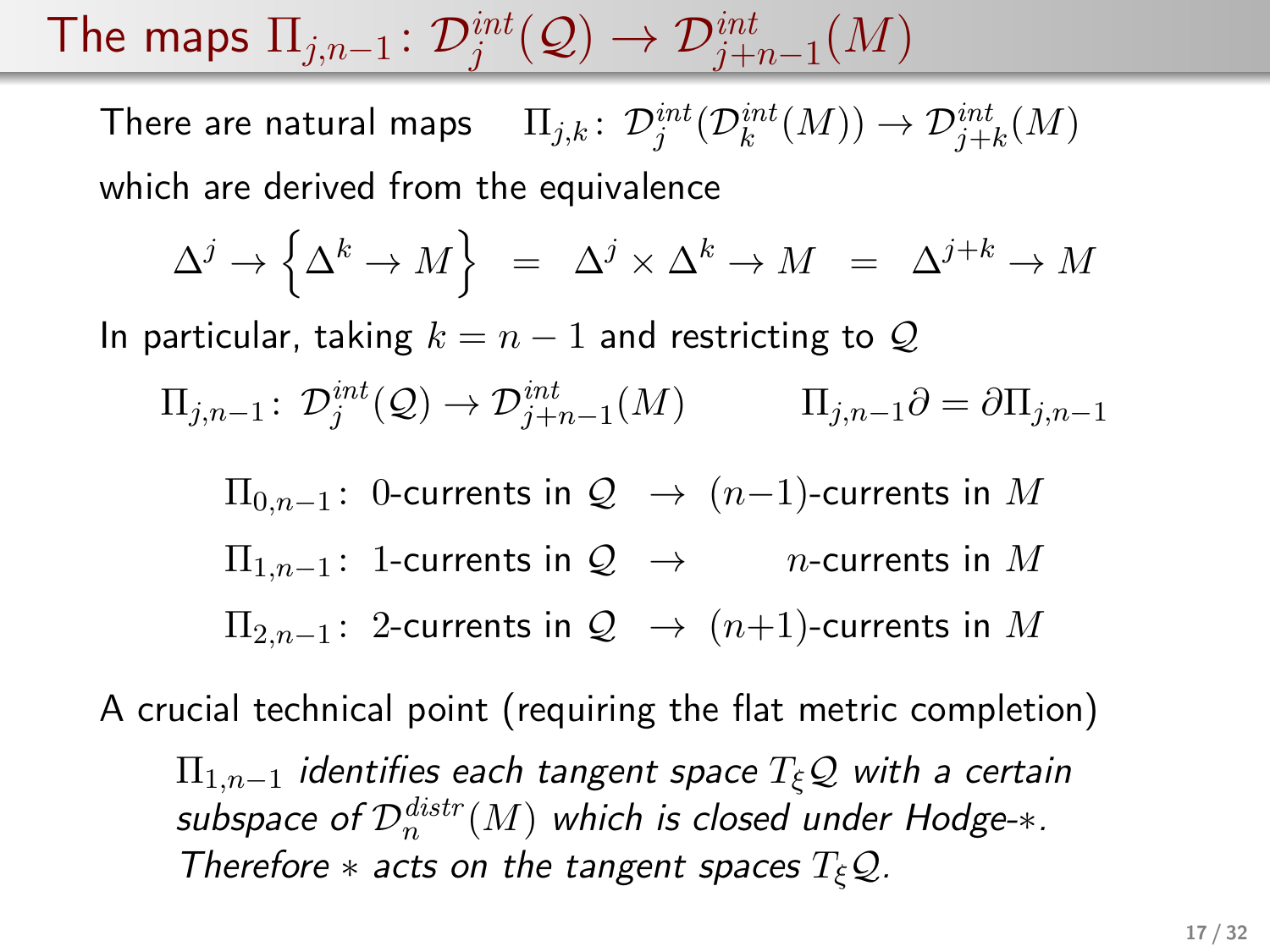The dual maps on forms are

$$
\Pi_{j,n-1}^* \colon \Omega_{j+n-1}(M) \to \Omega_j(\mathcal{Q}) \qquad d\Pi_{j,n-1}^* = \Pi_{j,n-1}^* d
$$

 $\Pi_{0,n-1}^*$ :  $(n-1)$ -forms on  $M → 0$ -forms on  $\mathcal{Q}$   $A(x) → φ(\xi)$  $A^*(x) \mapsto \phi^*(\xi)$  $\Pi_{1,n-1}^*$ *n*-forms on  $M \to 1$ -forms on  $\mathcal{Q}$   $F(x) \mapsto j(\xi)$  $*F(x) \mapsto *i(\xi)$ 

 $\Pi_{2,n-1}^*$ :  $(n+1)$ -forms on  $M$   $\;\rightarrow$  2-forms on  $\mathcal Q$ 

Now we have the classical 2d gaussian model on each fiber Q

$$
d\phi(\xi) = j(\xi)
$$
  $d\phi^*(\xi) = *j(\xi)$   $V_{p,p^*}(\xi) = e^{ip\phi(\xi) + ip^*\phi^*(\xi)}$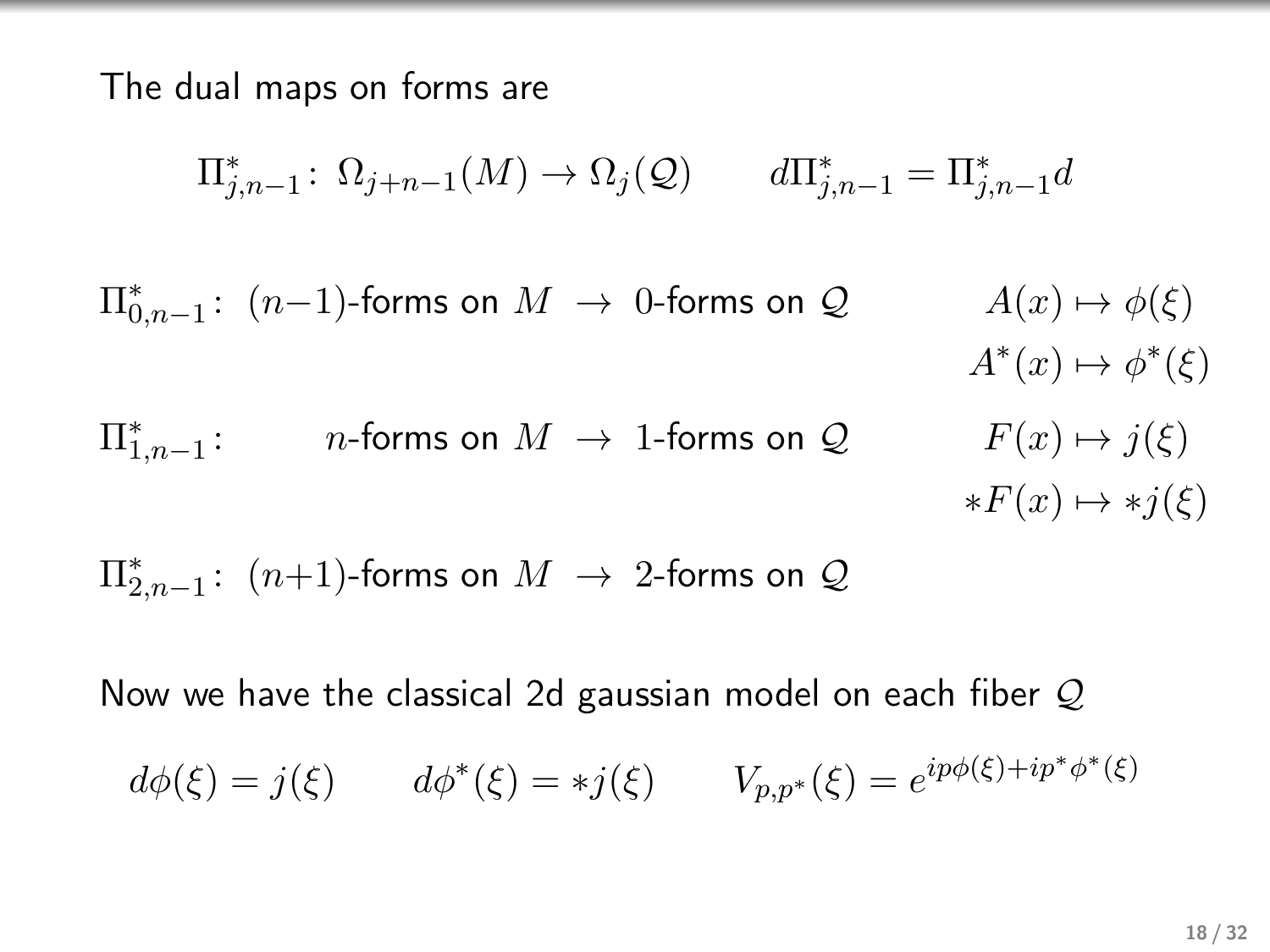#### The intersection form on currents in M

There is a natural bilinear intersection form on currents in  $M$ 

$$
I_M(\xi_1, \xi_2) = \int_M \xi_1^{\mu_1 \cdots \mu_{k_1}}(x) \, \xi_2^{\nu_1 \cdots \nu_{k_2}}(x) \frac{\epsilon_{\mu_1 \cdots \mu_{k_1} \nu_1 \cdots \nu_{k_2}}(x)}{k_1! \, k_2!} \, d^{2n}x
$$

- depending only on the orientation of  $M$
- well-defined on all smooth  $\xi_1, \xi_2$  and almost all integral  $\xi_1, \xi_2$ (then giving the integer intersection number)
- nonzero only if  $\dim(\xi_1) + \dim(\xi_2) = \dim(M)$

$$
I_M(\xi_1, \xi_2) \neq 0 \quad \text{ only if } \quad k_1 + k_2 = 2n
$$

Pull back to Q:  $I_{\mathcal{O}}(\eta_1, \eta_2) = I_M(\Pi_{i_1, n-1} \eta_1, \Pi_{i_2, n-1} \eta_2)$ 

$$
I_{\mathcal{Q}}(\eta_1, \eta_2) \neq 0 \quad \text{ only if } \quad j_1 + j_2 = 2
$$

just as the intersection form of currents in a 2-manifold.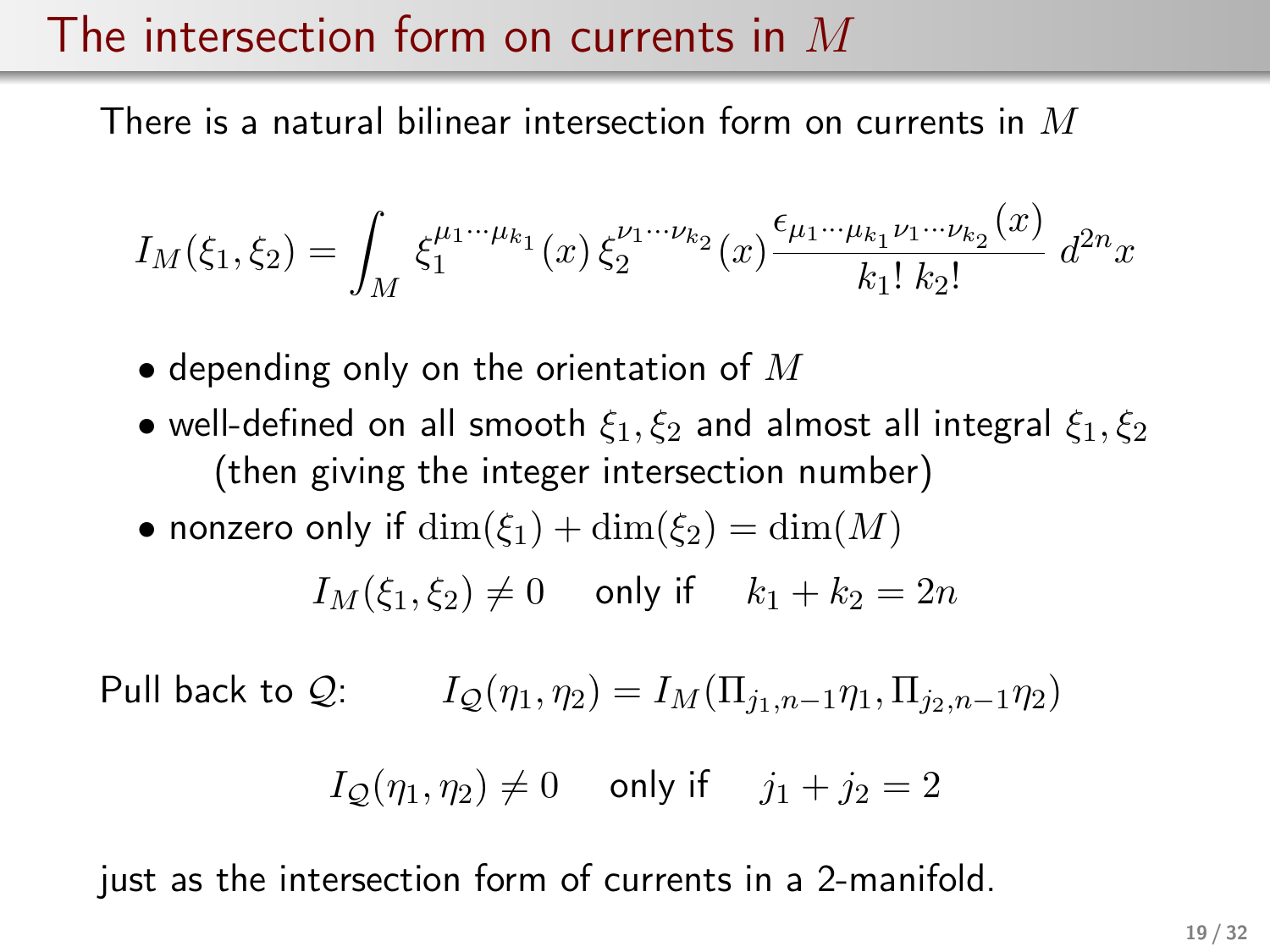### The quantum 2d gaussian model on  $\mathcal{Q}$

Write the Schwinger-Dyson equation for  $\langle A(x)\,F(x')\rangle$  smeared against two currents  $\xi_1$ ,  $\xi_2$ . Roughly (detail to follow) the S-D equation for the free  $n$ -form on  $M$  is

$$
\langle \int_{\xi_1} A_{\pm} \int_{\xi_2} dF_{\pm} \rangle = 2\pi i I_M(\xi_1, \xi_2) \qquad k_1 = n - 1, \quad k_2 = n + 1
$$

Pulled back to  $Q$ , the S-D equation is

$$
\langle \int_{\eta_1} \phi_{\pm} \int_{\eta_2} dj_{\pm} \rangle = 2\pi i I_{\mathcal{Q}}(\eta_1, \eta_2) \qquad j_1 = 0, \quad j_2 = 2
$$

which has exactly the same form as the S-D eqn of the 2d gaussian model on a Riemann surface Σ

$$
\langle \int_{\eta_1} \phi_{\pm} \int_{\eta_2} dj_{\pm} \rangle = 2\pi i I_{\Sigma}(\eta_1, \eta_2) \qquad j_1 = 0, \quad j_2 = 2
$$

which (unsmeared) is the Cauchy-Riemann equation

$$
\frac{\partial}{\partial \bar{z}} \frac{1}{z - z'} = \pi \delta^2 (z - z')
$$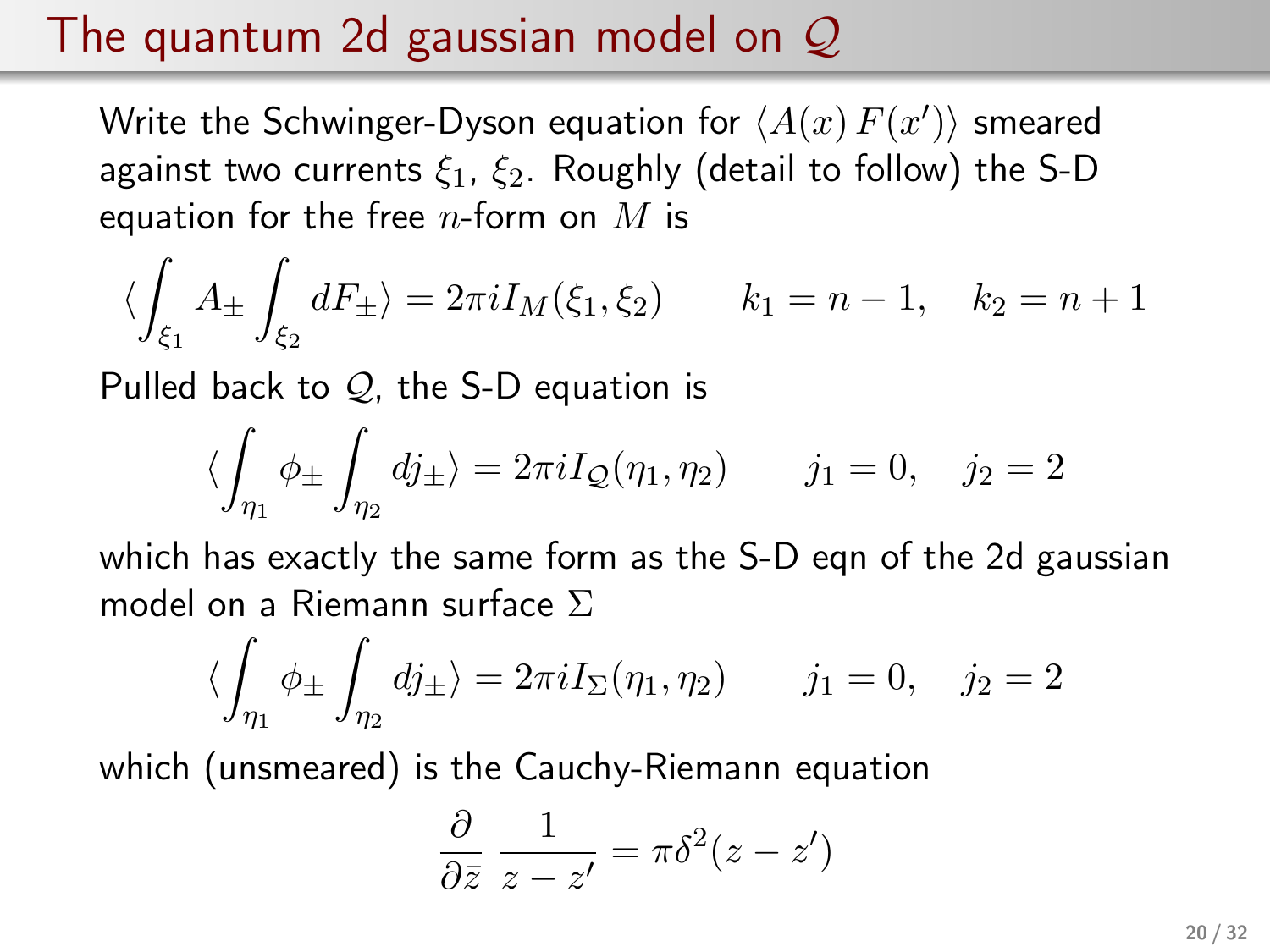#### The S-D equations (details to be skipped)

We want the S-D equations to look the same for all  $n$ , so that when they are pulled back to  $\mathcal{Q}$  they will all be the same.

But  $*^2 = (-1)^n$  and the intersection form  $I_M(\xi_1,\xi_2)$  has symmetry properties and various other properties that depend explicitly on  $n$ .

Solution: use complex currents and set

$$
\mathcal{Q}=\mathcal{D}_{n-1}^{int}(M)_{\mathbb{Z}\partial \xi_0}\oplus i\partial \mathcal{D}_{n}^{int}(M)
$$

The tangent spaces  $T_{\xi}Q$  are now complex vector spaces on which ∗ acts. Define

$$
J = \epsilon_n * \qquad \epsilon_n^2 = (-1)^{n-1}
$$

so

$$
J^2 = -1
$$

For n odd,  $\epsilon_n$  is real. Then all currents can be taken real.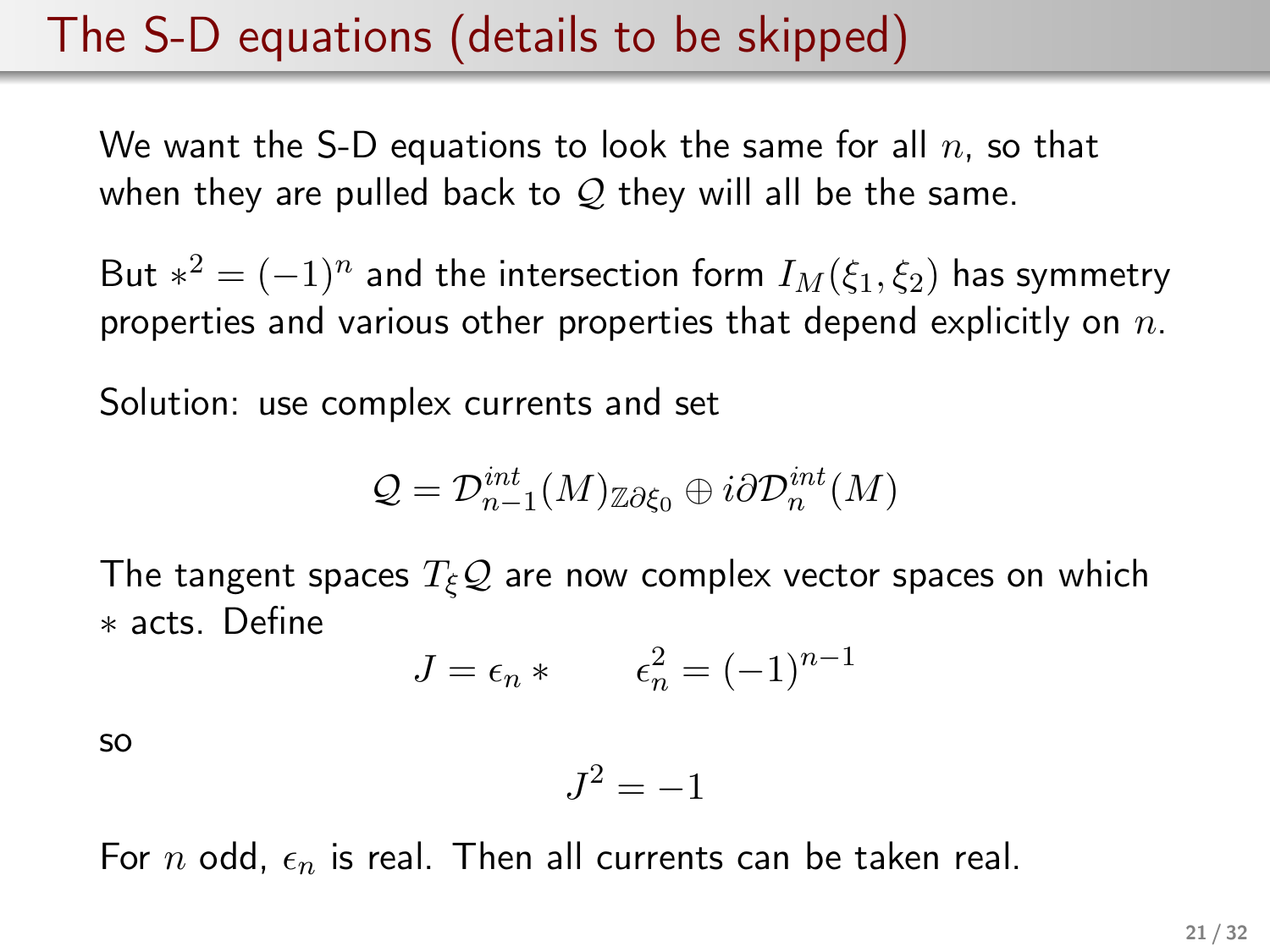Modify the intersection form so its properties are independent of  $n$ .

$$
I_M(\bar{\xi}_1, \xi_2) = \epsilon_{n,k_2-n} I_M(\bar{\xi}_1, \xi_2) \qquad \epsilon_{n,m} = (-1)^{nm+m(m+1)/2} \epsilon_n^{-1}
$$

 $\bullet$   $I_M \langle\,\bar\xi_1,\xi_2\,\rangle=-\,\overline{I_M \langle\,\bar\xi_2,\xi_1\,\rangle} \quad$  (skew-hermitian)

- $\bullet$   $I_M\langle \,\overline{\partial}\overline{\xi}_1,\xi_2\,\rangle+I_M\langle\,\bar{\xi}_1,\partial\xi_2\,\rangle=0$  (integration by parts)
- $\bullet$   $I_M\langle\bar{\xi}_1,J\xi_2\,\rangle$  is hermitian and positive definite on  $n$ -currents, i.e., on  $(j+n-1)$ -currents with  $j = 1$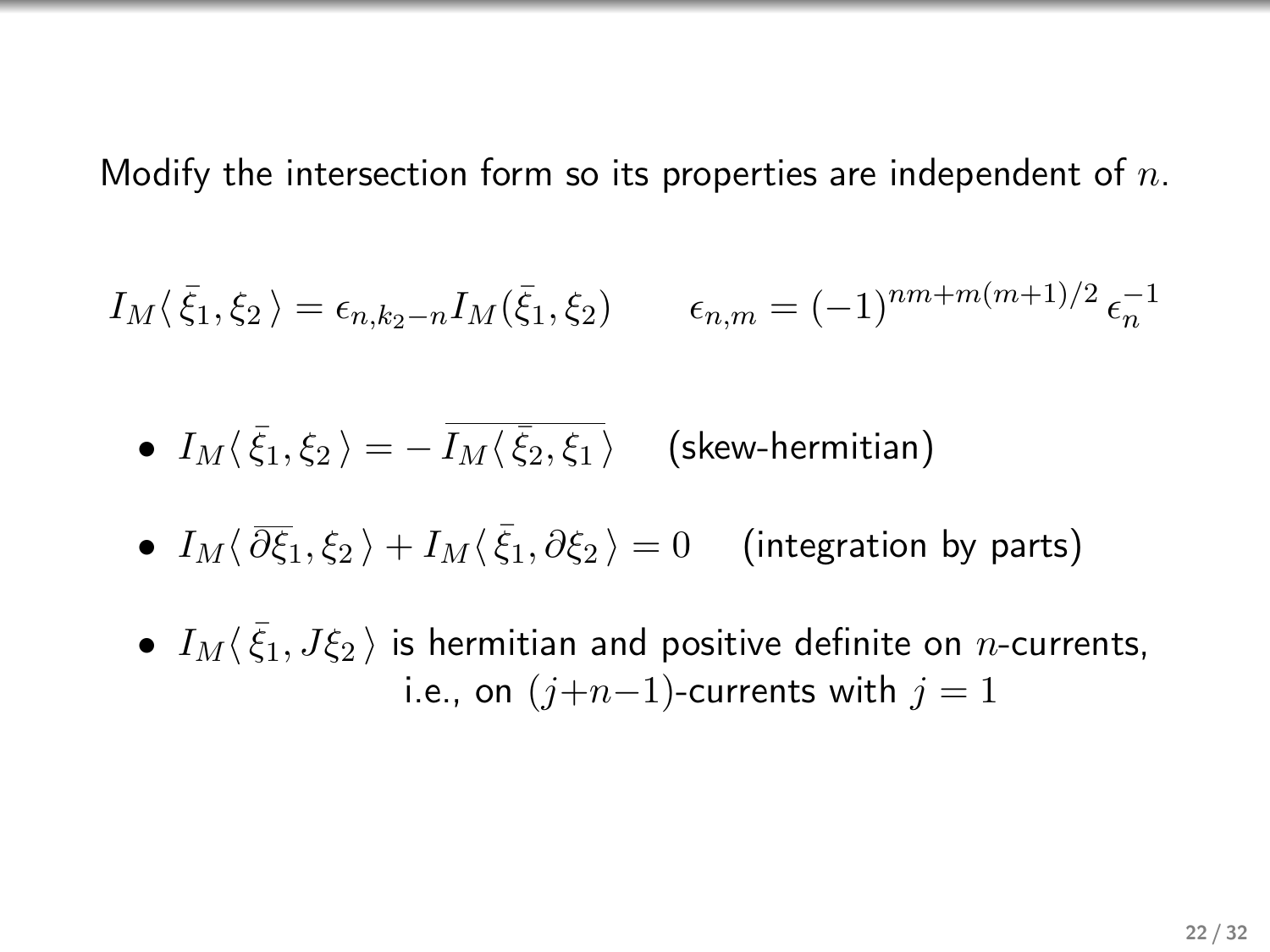The Schwinger-Dyson equation is now the same for all  $n$ 

$$
\langle \int_{\bar{\xi}_1} A^{\dagger}_{\alpha} \int_{\xi_2} dF_{\beta} \rangle = -2\pi i \gamma_{\alpha\beta} I_M \langle \bar{\xi}_1, \xi_2 \rangle
$$
  

$$
\gamma_{++} = 1, \quad \gamma_{--} = -1, \quad \gamma_{+-} = \gamma_{-+} = 0
$$

written in terms of the chiral fields and their euclidean adjoints ( $F$ and  $A$  are now complex fields):

$$
P_{\pm} = \frac{1}{2} \left( 1 \pm i^{-1} J \right) \qquad F_{\pm} = P_{\pm} F \qquad dA_{\pm} = F_{\pm}
$$

$$
F_{\pm}^{\dagger} = \overline{F}_{\mp} \qquad A_{\pm}^{\dagger} = \overline{A}_{\mp}
$$

Pulled back to  $\mathcal{Q}_1$ , the S-D equation is the same as on a Riemann surface Σ

$$
\langle \int_{\bar{\eta}_1} \phi^{\dagger}_{\alpha} \int_{\eta_2} dj_{\beta} \rangle = -2\pi i \gamma_{\alpha\beta} I_{\mathcal{Q}} \langle \bar{\eta}_1, \eta_2 \rangle
$$

where  $I_Q\langle \bar{\eta}_1, \eta_2 \rangle$  has the same properties as  $I_\Sigma\langle \bar{\eta}_1, \eta_2 \rangle$ .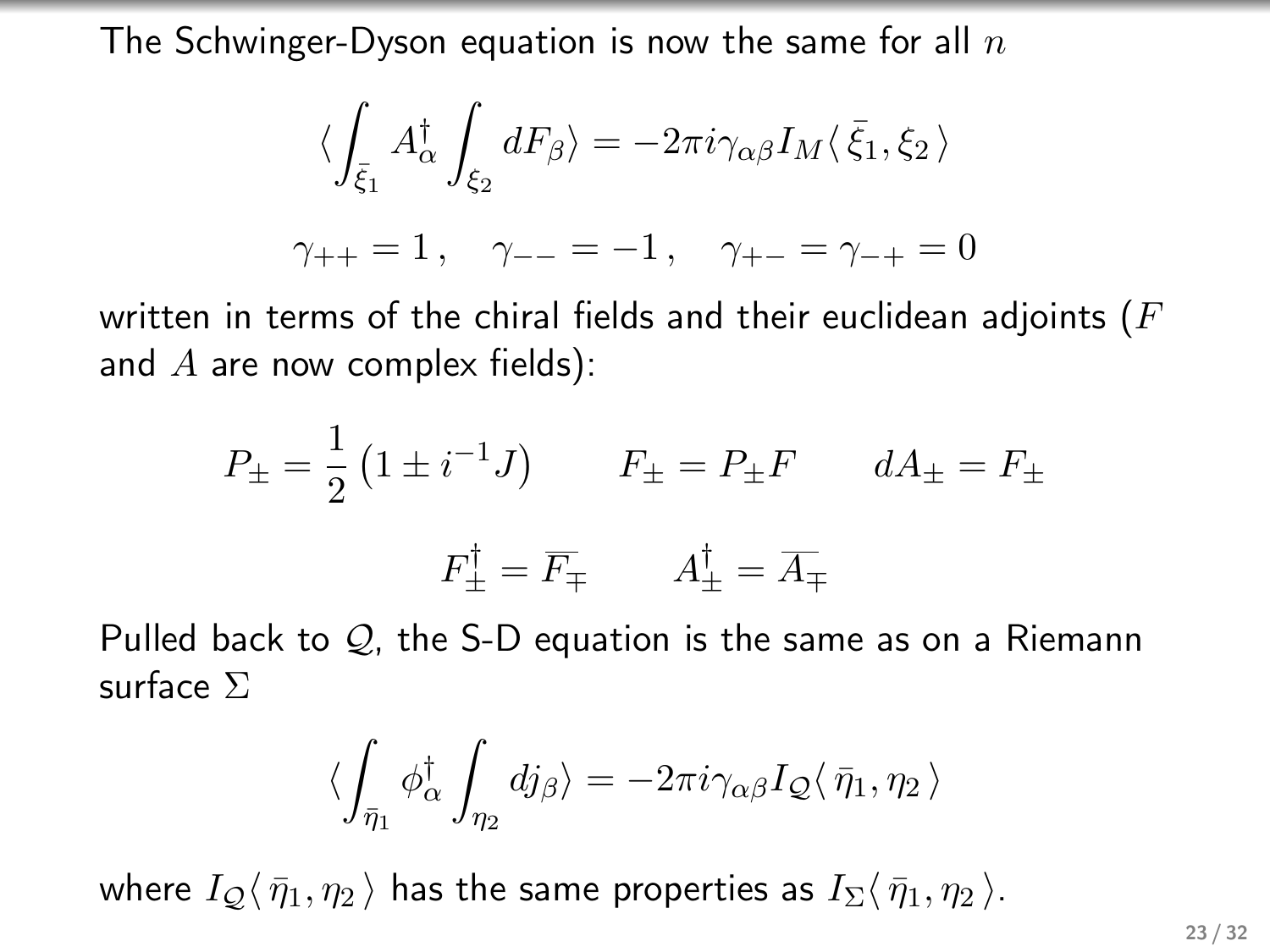Now we can define a quasi Riemann surface as a metric space whose currents have the structures needed to write the Cauchy-Riemann equation in the same form as the C-R equation for an ordinary Riemann surface.

Here is the definition for the real case, which covers the examples with  $n$  odd.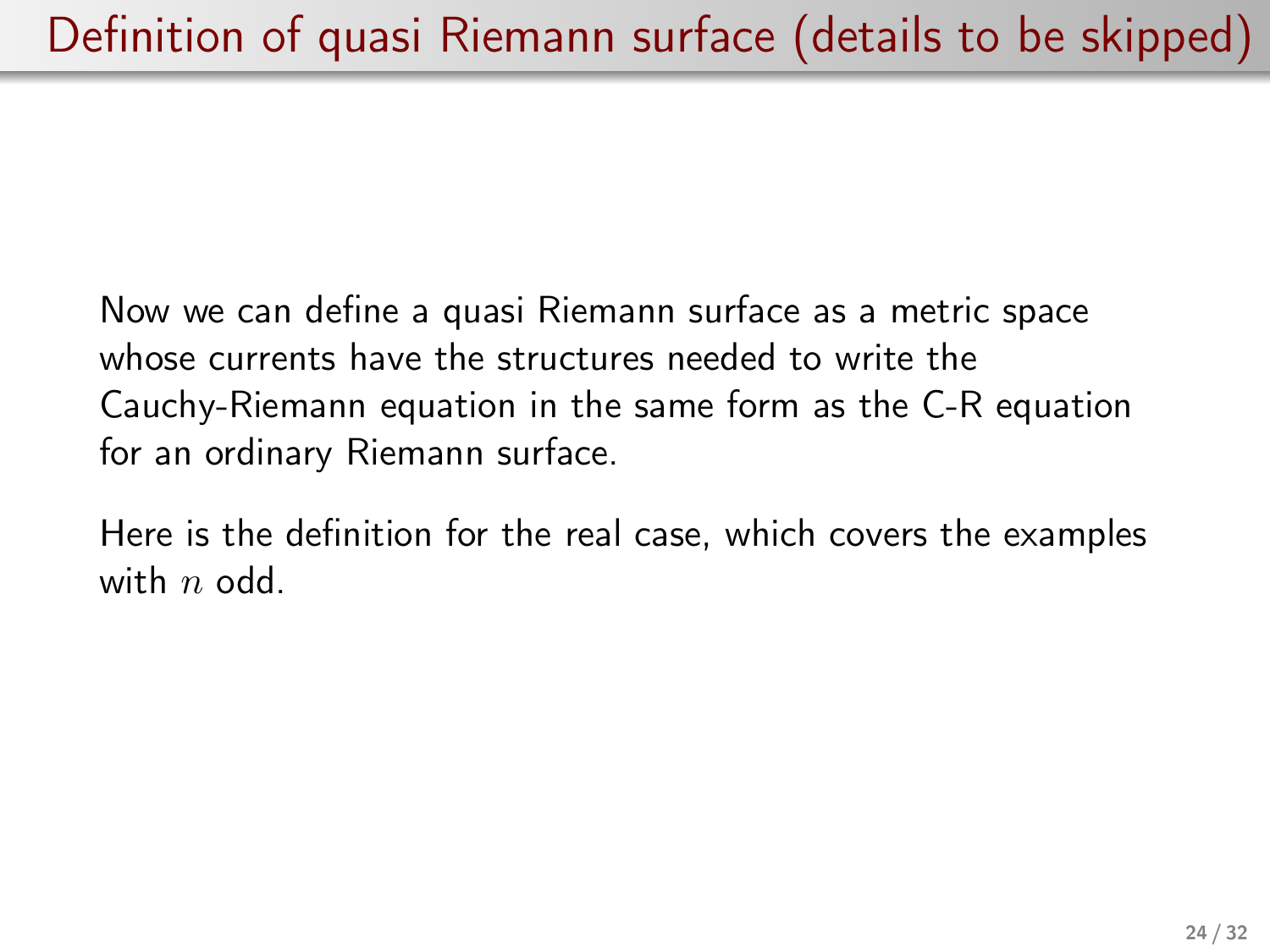A real quasi Riemann surface is

- a metric abelian group  $\mathcal Q$  with a morphism  $\mathcal Q \stackrel{\partial}{\longrightarrow} \mathbb Z$
- a translation-invariant linear operator  $J$  on the tangent spaces  $T_{\xi}Q=T_0Q$
- a densely defined translation-invariant integral bilinear form  $I_{\mathcal{Q}}\langle\,\eta_1,\eta_2\,\rangle$  on  $\underset{j}{\oplus}\mathcal{D}_j^{int}(\mathcal{Q})$

satisfying

1. 
$$
J^2 = -1
$$
 (J is an almost-complex structure)

2. 
$$
I_Q(\eta_1, \eta_2) \neq 0
$$
 only if  $j_1 + j_2 = 2$ 

- 3.  $I_{\mathcal{O}}\langle \eta_1, \eta_2 \rangle = -I_{\mathcal{O}}\langle \eta_2, \eta_1 \rangle$  (skew symmetric)
- 4.  $I_{\mathcal{O}}\langle \partial \eta_1, \eta_2 \rangle + I_{\mathcal{O}}\langle \eta_1, \partial \eta_2 \rangle = 0$  (integration by parts)
- 5.  $I_{\mathcal{Q}}\langle \eta_1, J\eta_2 \rangle$  on 1-currents is symmetric and non-negative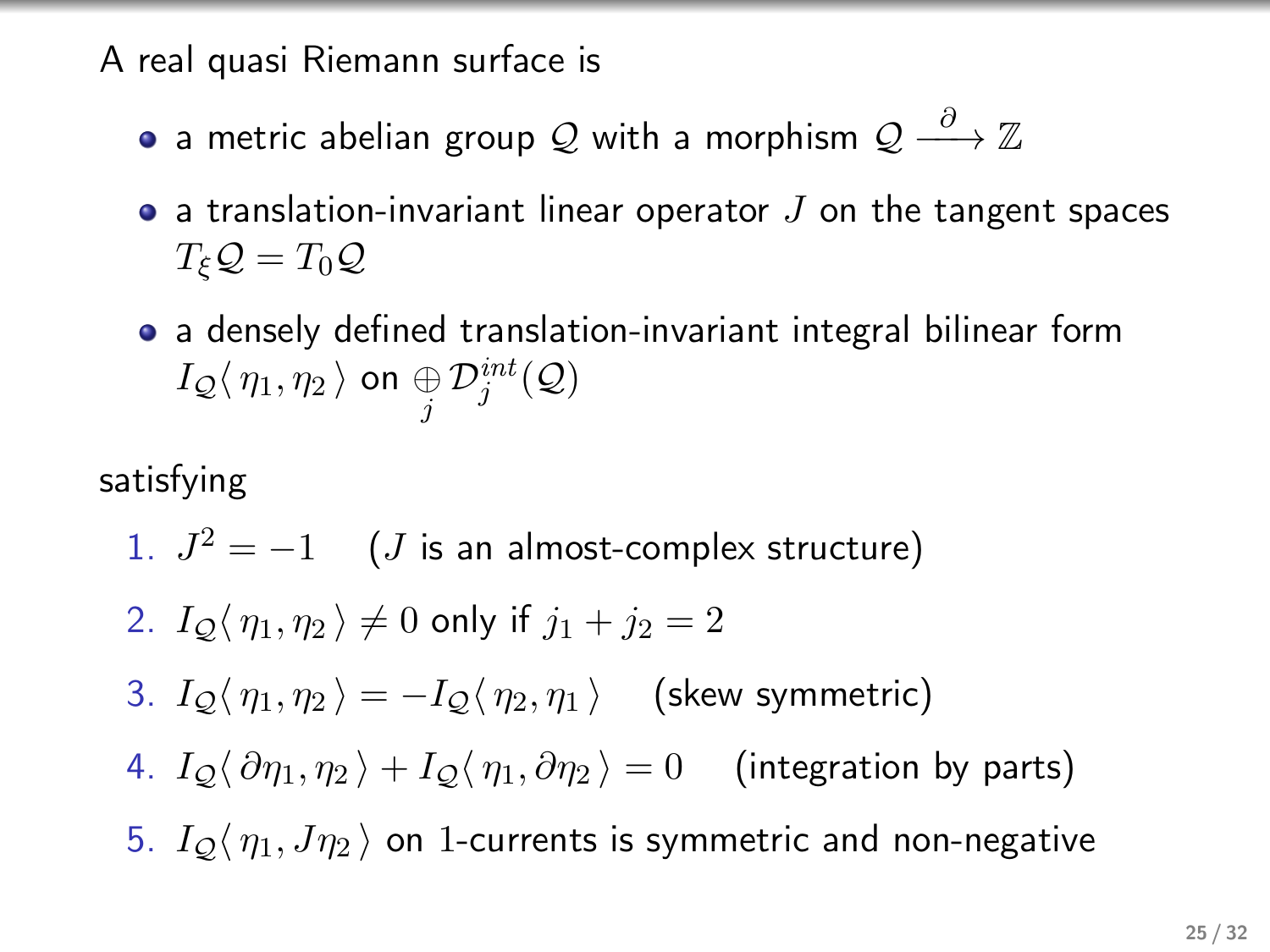#### **Prospects**

We have the 2d gaussian model on the quasi Riemann surfaces  $\mathcal Q$ and, what is equivalent, the Cauchy-Riemann equation.

So we have the foundation for all the constructions of 2d cft on the quasi Riemann surfaces Q.

Performing these constructions on the quasi Riemann surfaces  $\mathcal{Q}(M)$  will produce new cfts of  $(n-1)$ -dimensional defects in conformal 2n-manifolds M.

We can further envision extending all the constructions of non-conformal 2d qft to obtain, for each non-conformal 2d qft, a non-conformal qft of defects in  $M$ .

A cornucopeia of questions present themselves — foundational technical problems — opportunities to leverage 2d qft to develop a new technology for doing qft in  $2n$  dimensions — a new territory of qft to explore. A sampling of possible questions follow.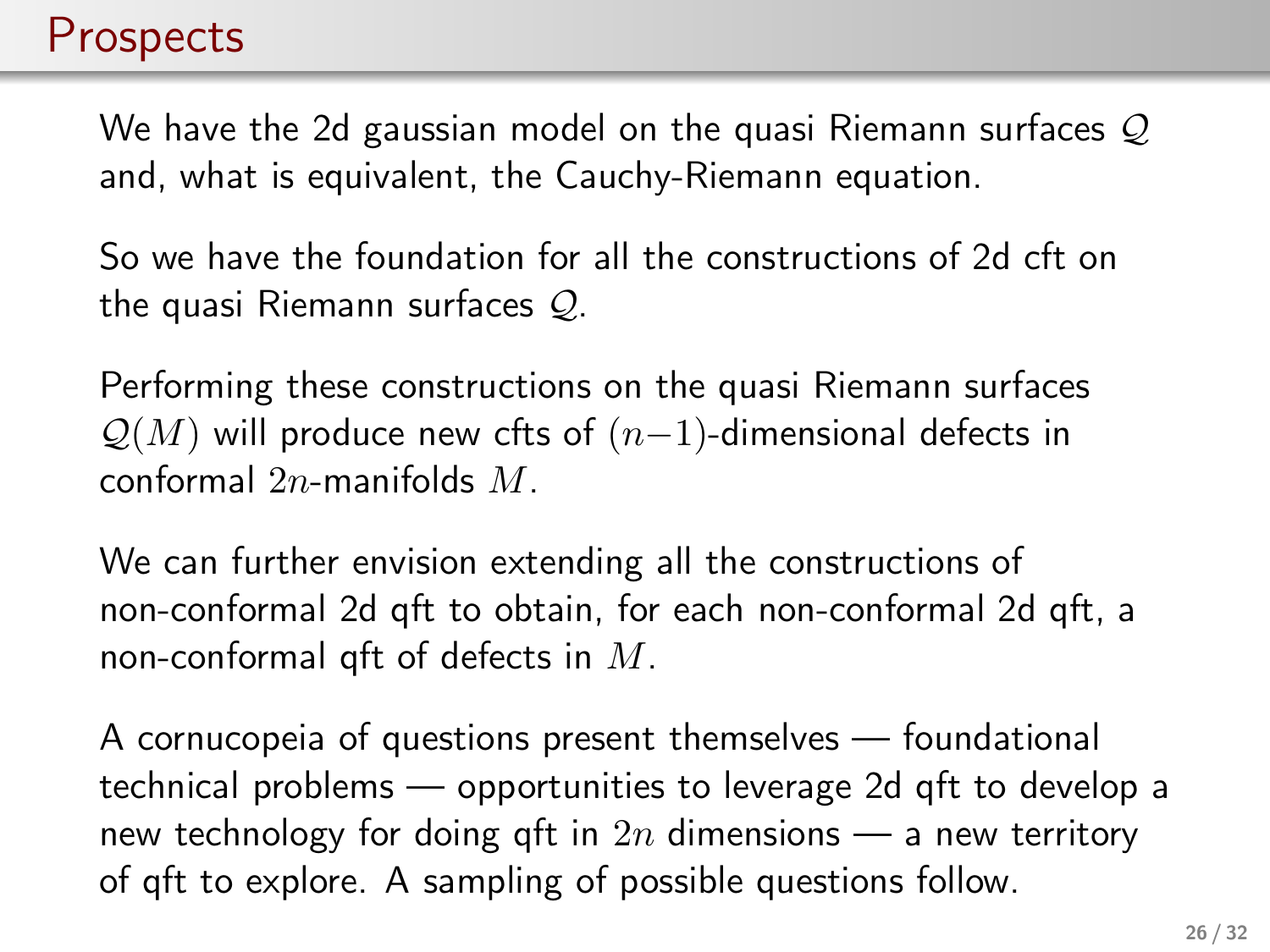#### **Conjecture**

- $\bullet$  A quasi Riemann surface  $\mathcal Q$  is classified up to isomorphism by its Jacobian — the integral homology in the middle dimension as a lattice in a complex vector space.
- Each  $\mathcal Q$  is isomorphic to  $\mathcal Q(\Sigma) = \mathcal D_0^{int}(\Sigma)$  where  $\Sigma$  is the 2-dimensional space with the same Jacobian as  $Q$ .

 $S^{2n} = \mathbb{R}^{2n} \cup \{\infty\}$  has trivial Jacobian, so the conjecture implies that all the quasi Riemann surfaces  $\mathcal{Q}(S^{2n})$  are isomorphic

$$
\mathcal{D}_{n-1}^{int}(S^{2n})_{\mathbb{Z}\partial\xi_0}\;\cong\;\mathcal{D}_0^{int}(S^2)\qquad\forall\,n,\;\forall\,\mathbb{Z}\partial\xi_0
$$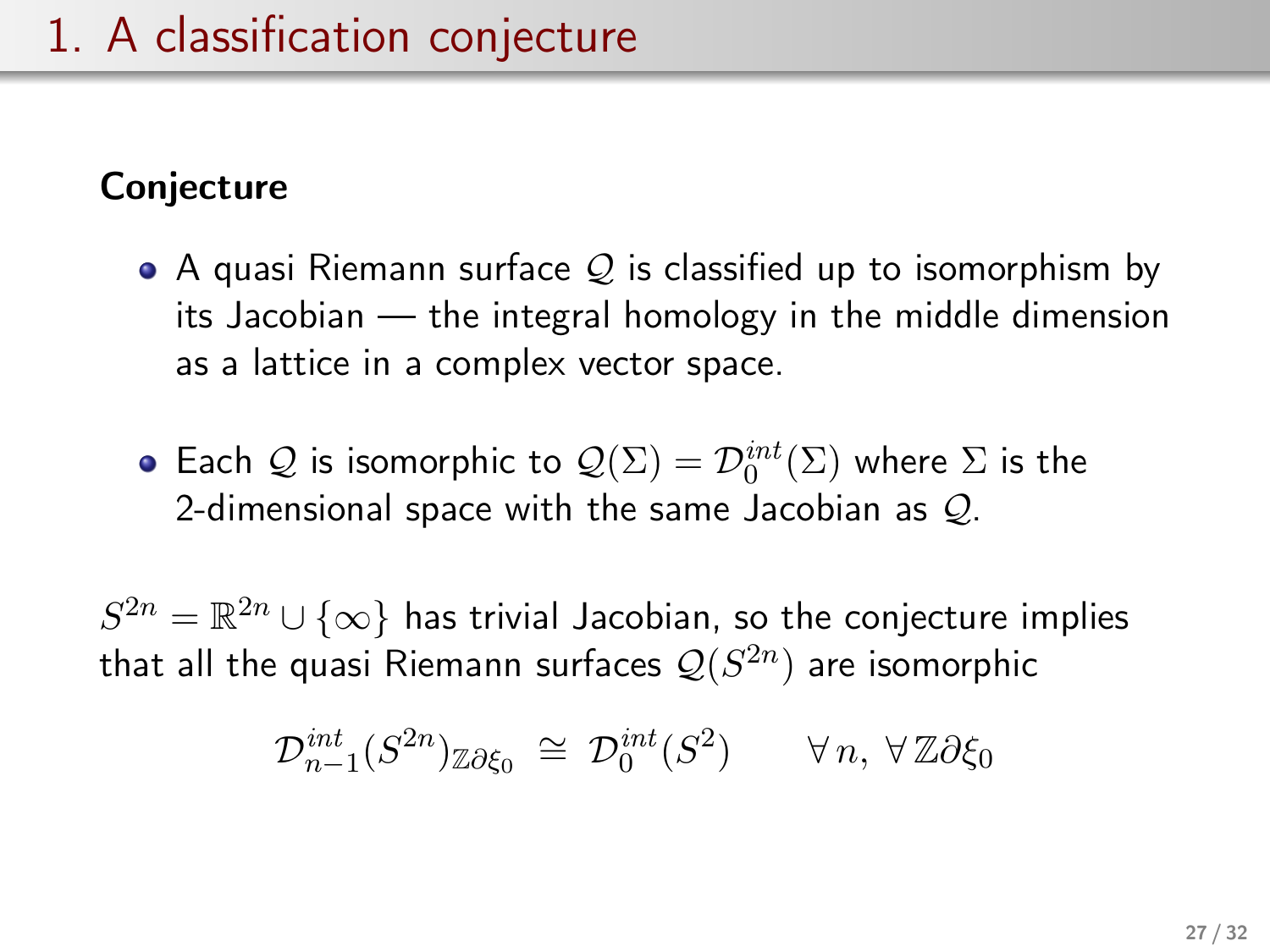# 2. Construct cfts on  $M$  via the conjectured isomorphisms  $\mathcal{Q} = \mathcal{D}_{n-1}^{\text{int}}(M)_{\mathbb{Z}\partial \xi_0} \cong \mathcal{D}_0^{\text{int}}(\Sigma)$

- 1. Start with an ordinary 2d cft on the 2d space  $\Sigma$ . Call it CFT<sub>2</sub>.
- 2. Lift CFT $_2$  to  $\mathcal{D}_0^{int}(\Sigma)$ . Call this ECFT $_2$  (extended CFT $_2)$ This lifting still remains to be done for the vertex operators of the 2d gaussian model  $-$  i.e., renormalize them as fields on the space of *integral* 0-currents  $\eta = \sum_i m_i \delta_{x_1}$

$$
V_{p,p^*}(\eta) = e^{ip \int_{\eta} \phi + ip^* \int_{\eta} \phi^*} = e^{ip \sum_i m_i \phi(x_i) + ip^* \sum_i m_i \phi^*(x_i)}
$$

In general, such a field  $\Phi(\eta)$  might be described by a radial quantization state at each point  $x \in \Sigma$ .

3. Use an isomorphism  $\mathcal{Q} \cong \mathcal{D}_0^{int}(\Sigma)$  to put  $\mathsf{EQFT}_2$  on each fiber  $\mathcal{Q}.$ 

Note: it also remains to renormalize  $V_{p,p^*}(\xi)$  in the *n*-form theory for integral  $(n-1)$ -currents  $\xi$ . These renormalizations for all values of  $n$  have to be consistent with the isomorphisms  $\mathcal{Q} \cong \mathcal{D}^{int}_0(\Sigma)$ .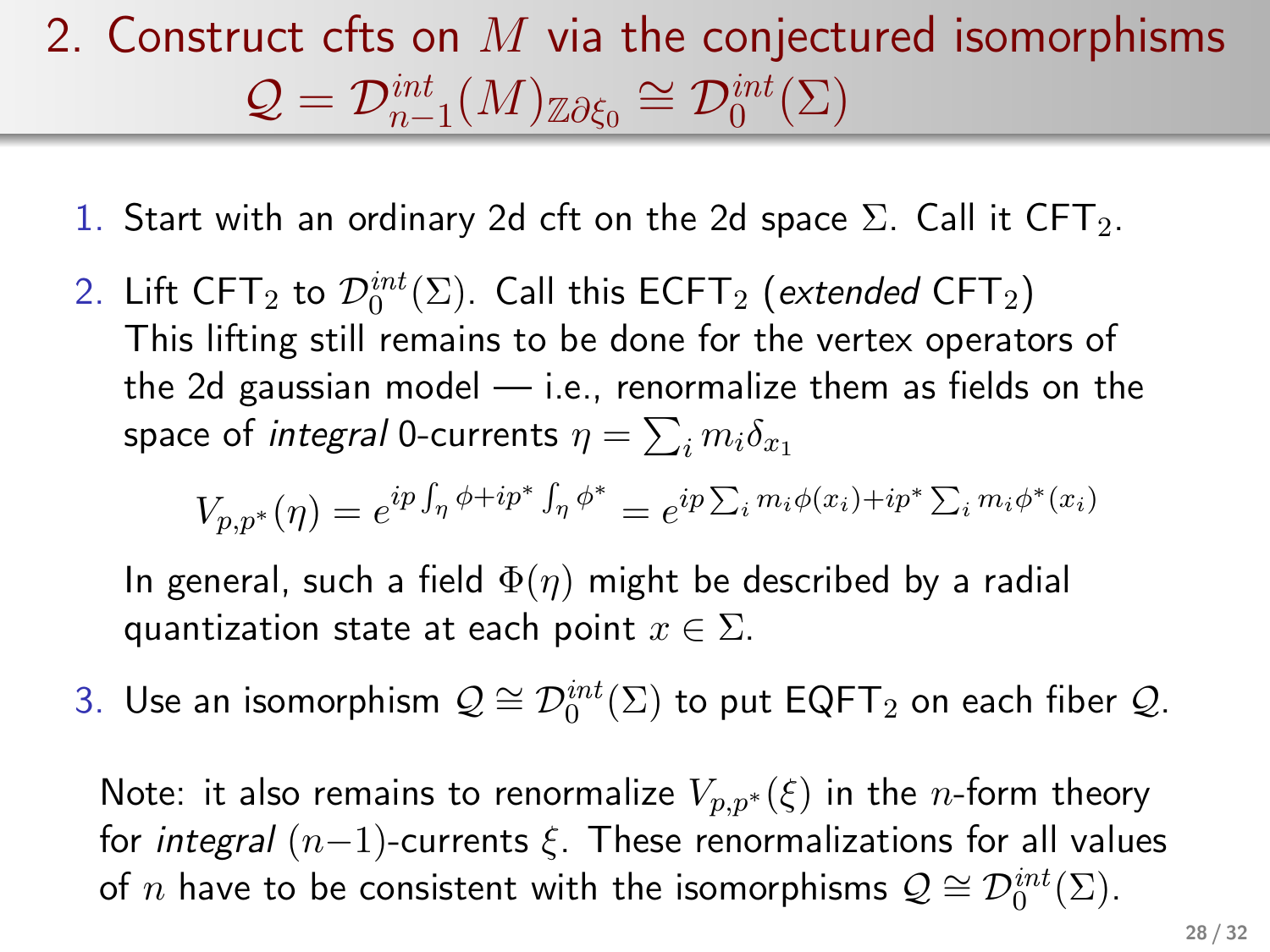# 3. The gauge ambiguity

The choice of isomorphism  $\mathcal{Q} \cong \mathcal{D}^{int}_0(\Sigma)$  for each fiber is not unique. Different isomorphisms can produce theories on the fiber that differ by an element of the global symmetry group  $G$  of CFT<sub>2</sub>. The possible theories on the fibers form a principle  $G$ -bundle, a gauge bundle,  $\mathcal{T}(M) \to \mathcal{B}(M)$ .

Consider a CFT<sub>2</sub> with nonabelian current algebra  $j^a(x)$  in the Lie algebra g of the global symmetry group  $G$ , e.g. the 2d Gaussian model at  $R = R^* = 1$  with  $G = SU(2) \times SU(2)$ .

The ECFT on each fiber contains 1-forms  $j^a(\xi)$  in the local Lie algebra  $\mathfrak{g}_{\partial \xi_0}$  of the fiber. These correspond to  $n$ -forms  $F^a(x)$  on the space-time  $M$ , again in  $\mathfrak{g}_{\partial \xi_0}$ . The  $j^a(\xi)$  constitute the curvature tensor of a nonabelian connection in the gauge bundle.

In this way, the CFT<sub>2</sub> gives rise to a quantum theory with nonabelian gauge symmetry over the base space  $\mathcal{B}(M)$ .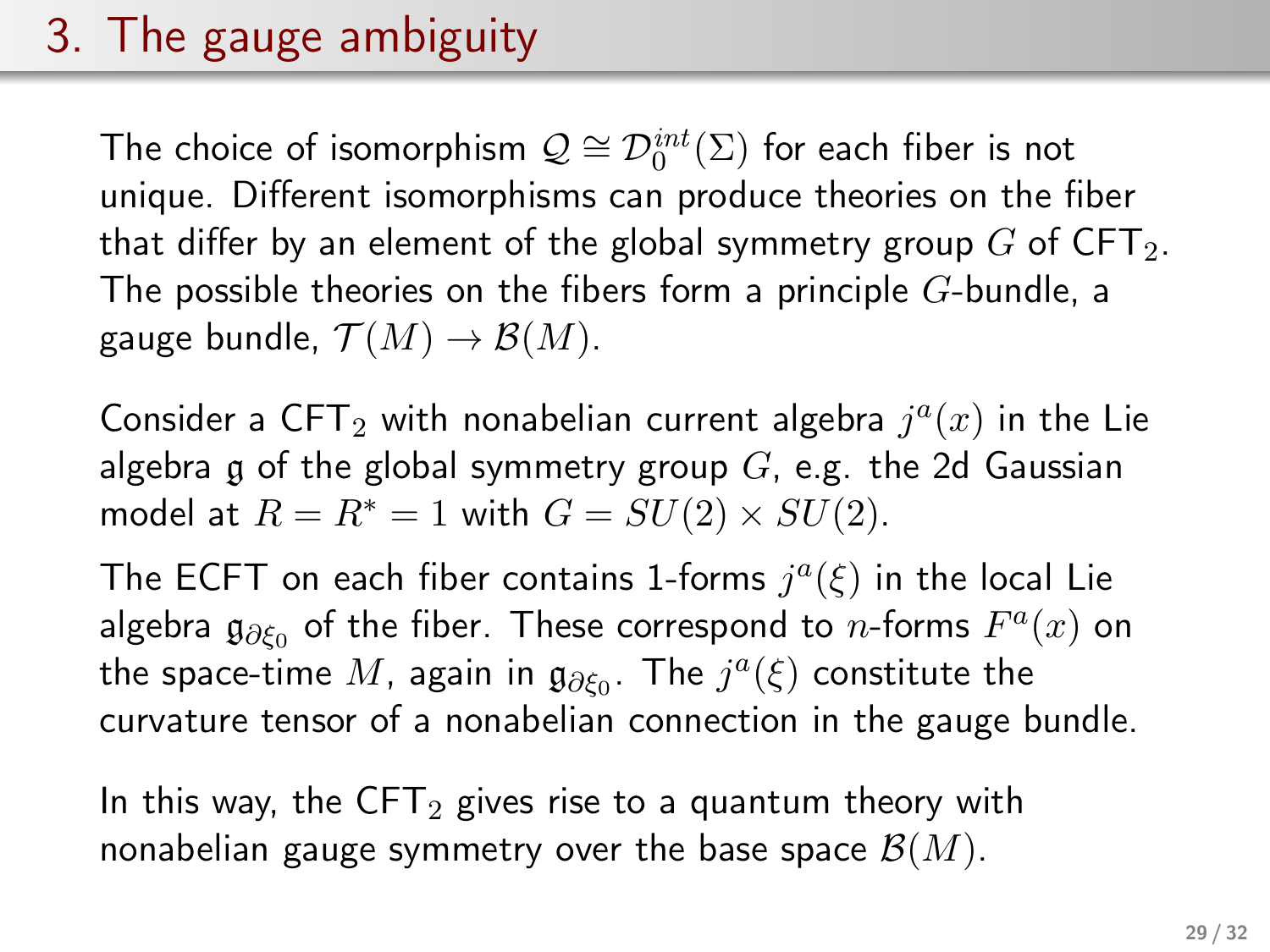In the abelian case  $-$  the free *n*-form  $-$  the gauge symmetry over  $\mathcal{B}(M)$  reduces to ordinary local gauge symmetry in the space-time  $M$ . Is there a local space-time interpretation of the nonabelian gauge symmetry over  $\mathcal{B}(M)$ ?

More generally, the plan is to make a cft of  $(n-1)$ -dimensional defects in  $2n$  dimensions for for each ordinary 2d cft (and a non-conformal qft from each 2d qft). Will these new theories have a local space-time interpretation (assuming the projected construction is successful)? Tiny defects look like points in  $M$ , so fields  $\Phi(\xi)$  on  $\mathcal{Q}(M)$  will when restricted to small  $\xi$  give ordinary local quantum fields on  $M$ . Will these form a local quantum field theory on  $M$ ? If so, will they be new local gfts in  $2n$ -dimensions?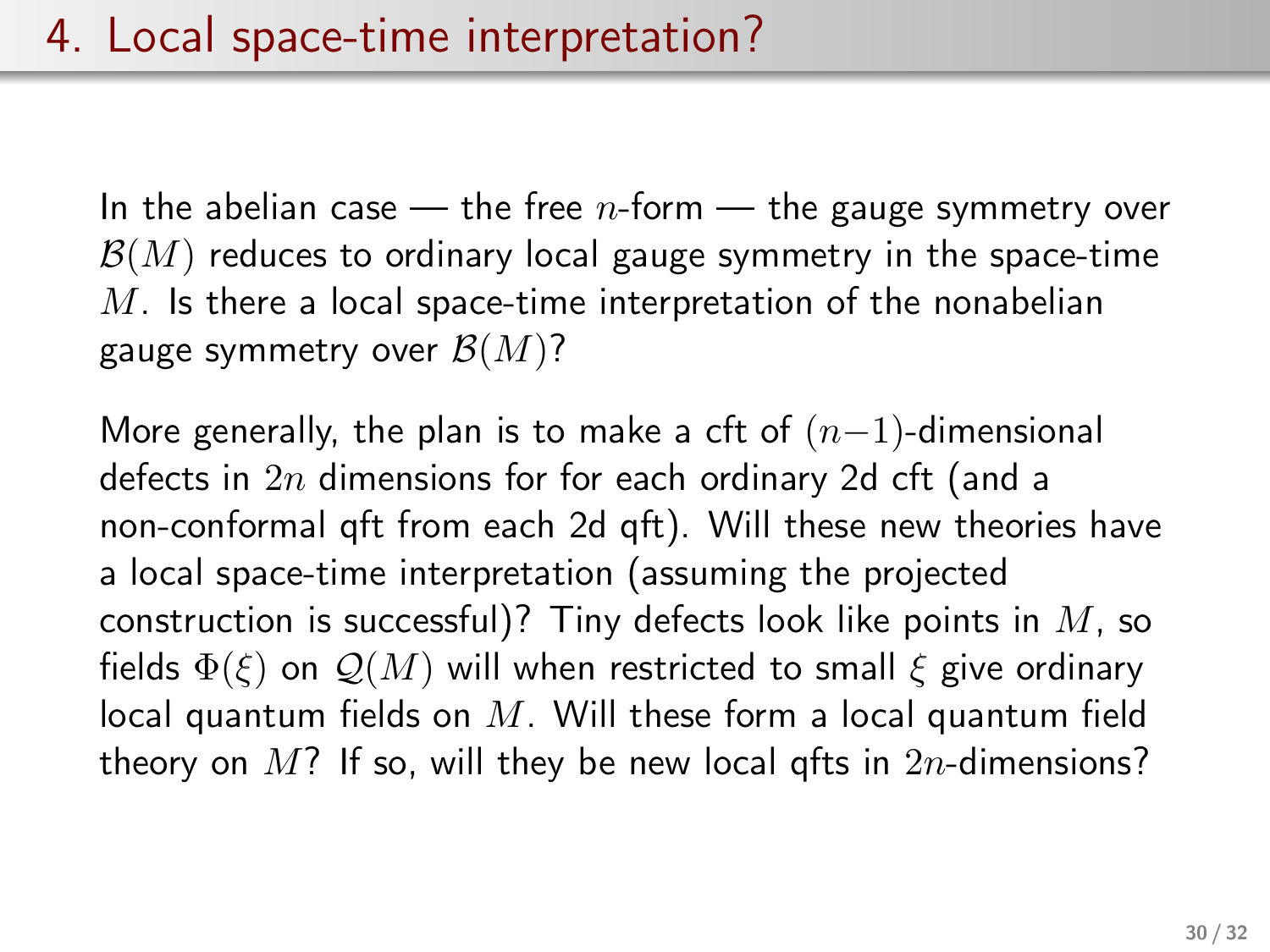## 5. Automorphism groups of the quasi Riemann surfaces

If the classification conjecture is correct, then there will be an automorphism group  $Aut(Q(\Sigma))$  for each Jacobian.

There will be a conjugacy class of group inclusions

 $\text{Conf}(M) \to \text{Aut}(\mathcal{Q}(\Sigma))$ 

for every conformal symmetry group of every conformal manifold  $M$  with the given Jacobian.

 $Aut(Q(\Sigma))$  will be the structure group of the fiber bundle of quasi Riemann surfaces  $\mathcal{Q}(M) \to \mathcal{B}(M)$ . Each fiber will be isomorphic to  $\mathcal{Q}(\Sigma)$  up to an element of  $\text{Aut}(\mathcal{Q}(\Sigma)).$ 

There will be a group automorphism

$$
Aut(\mathcal{Q}(\Sigma)) \to \text{Sym}(\mathsf{CFT}_2)
$$

for every global symmetry group  $Sym(CFT_2)$  of a 2d cft.